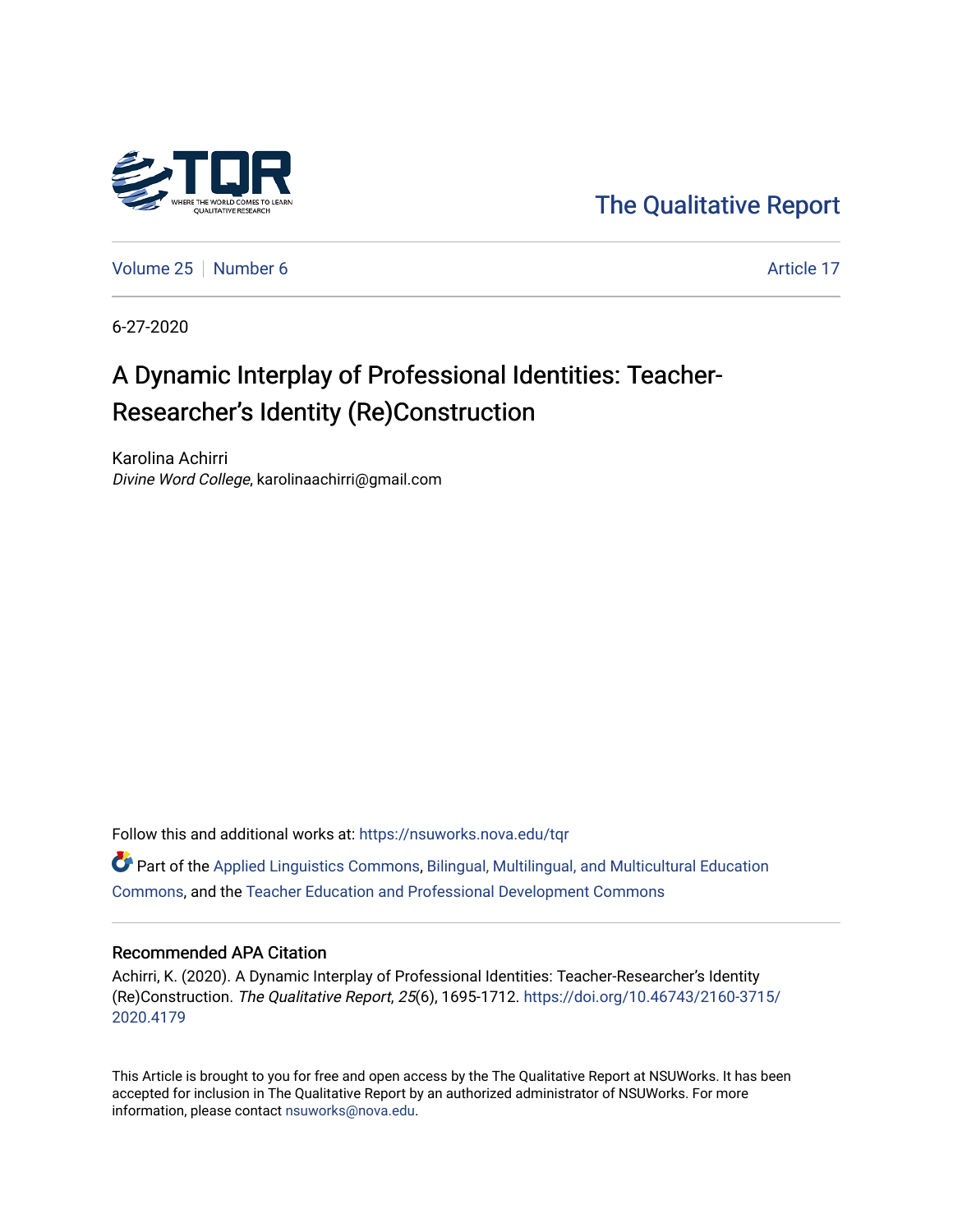# **Qualitative Research Graduate Certificate** Indulge in Culture



**LEARN MORE** 

# Exclusively Online . 18 Credits

# A Dynamic Interplay of Professional Identities: Teacher-Researcher's Identity (Re)Construction

## Abstract

While recent years have seen a research interest in the concept of teacher identity, still less is known about the interplay between teacher-researcher identity. This issue is important for the fields of applied linguistics and teacher education because it sheds light on teacher-scholars' identity realizations. In this study, I examine the interrelations of teacher and researcher identity across different contexts and spaces. Namely, I analyze the trajectories of one teacher as he moved through countries and educational experiences. Data sources included semi-structured interviews, artifacts, and email correspondence. Beginning with the assumption that identity is a complex, dynamic, multidimensional, negotiated, and coconstructed process, I generated and analyzed data through holistic coding (Saldaña, 2016). I found that the participant demonstrated perception of his professional identity as a teacher in terms of duty. I discuss the points of transition, where the participant's identities were re-shaped. My findings contribute to the conversation about the dichotomous view of teaching and researching.

## Keywords

Professional Identity (Re)Construction, Teacher Identity, Researcher Identity, Instrumental Case Study

## Creative Commons License



This work is licensed under a [Creative Commons Attribution-Noncommercial-Share Alike 4.0 International](https://creativecommons.org/licenses/by-nc-sa/4.0/)  [License](https://creativecommons.org/licenses/by-nc-sa/4.0/).

#### Acknowledgements

I am grateful to my co-chair, Dr. Dustin De Felice and my program director, Dr. Shawn Loewen, for their rich feedback on this project.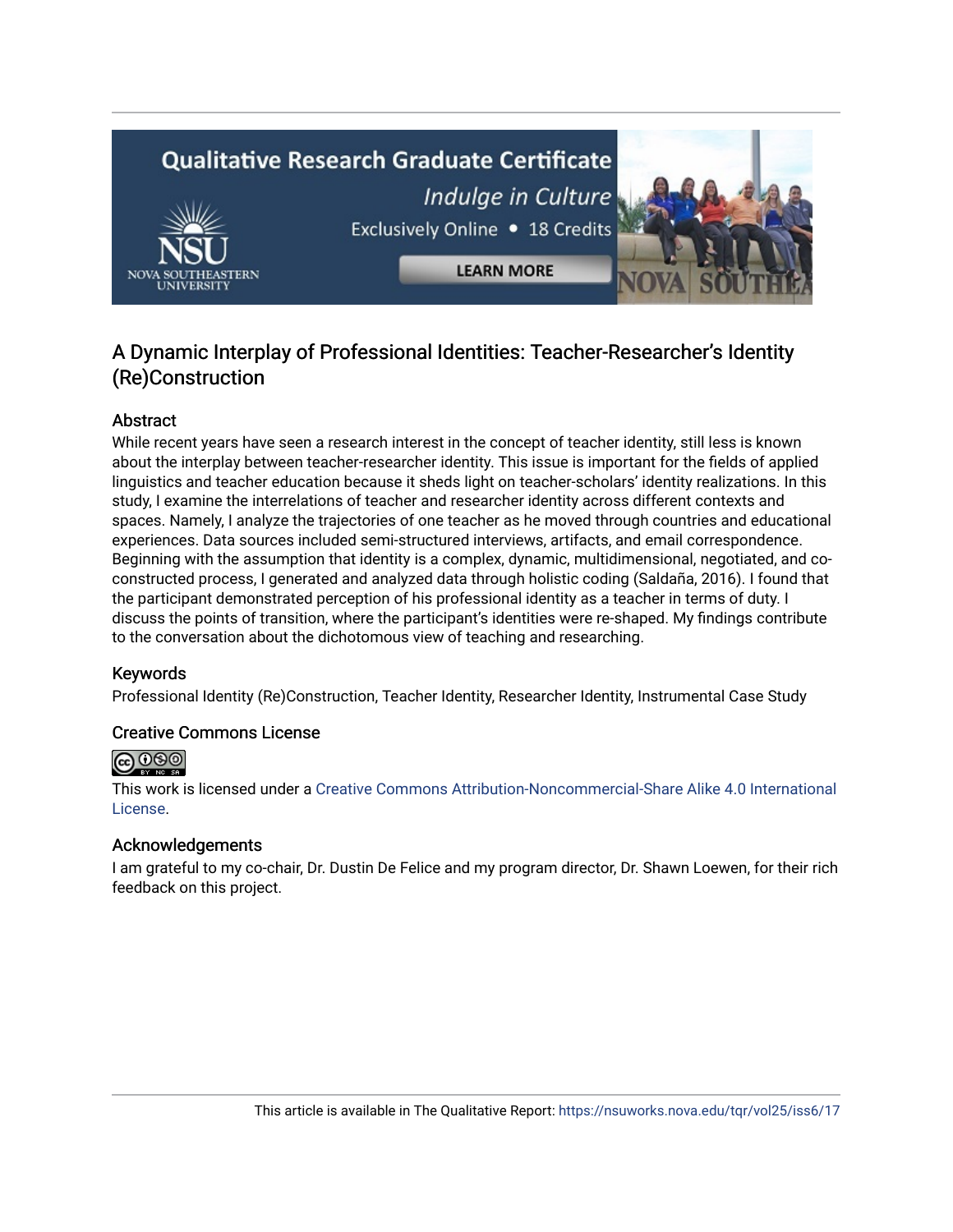

# **A Dynamic Interplay of Professional Identities: Teacher-Researcher's Identity (Re)Construction**

Karolina Achirri Divine Word College, Epworth, Iowa, USA

*While recent years have seen a research interest in the concept of teacher identity, still less is known about the interplay between teacher-researcher identity. This issue is important for the fields of applied linguistics and teacher education because it sheds light on teacher-scholars' identity realizations. In this study, I examine the interrelations of teacher and researcher identity across different contexts and spaces. Namely, I analyze the trajectories of one teacher as he moved through countries and educational experiences. Data sources included semi-structured interviews, artifacts, and email correspondence. Beginning with the assumption that identity is a complex, dynamic, multidimensional, negotiated, and co-constructed process, I generated and analyzed data through holistic coding (Saldaña, 2016). I found that the participant demonstrated perception of his professional identity as a teacher in terms of duty. I discuss the points of transition, where the participant's identities were re-shaped. My findings contribute to the conversation about the dichotomous view of teaching and researching. Keywords: Professional Identity (Re)Construction, Teacher Identity, Researcher Identity, Instrumental Case Study*

#### **Introduction**

My goal in conducting this study was to explore the multiple professional identities, namely teacher and researcher identity. I did so through investigating Tom's (my participant's) path from teaching to conducting research. In particular, I discuss his own views of teaching as a profession and his experiences with learning how to teach. What also became vivid to me was his training in research and emerging ontologies, followed by his self-perceptions of who he is as a researcher. The lesson that Tom taught me was this: "[talking about teaching and research] One always informs the other." Many novice teachers experience similar career trajectories, which is why the phenomenon of teacher-researcher identity needs scrutiny. My work provides a thread missing in the dialogue over shaping professional identities and addresses issues present in the processes of moving fluidly between these identities.

Identity, as an analytic framework employed towards understanding teachers' development has currently become a research topic in teacher education (e.g., Trent, 2015) as well as in applied linguistics (e.g., Jurasaite-Harbison & Rex, 2005). Although identity development is most certainly an individual process, it is deeply socially situated, creating opportunities for multiple meanings and positionings to emerge (Girod & Pardales, 2002). Specifically, this conceptualization fits teachers, as they move between contexts and take on many different roles and statuses (from teacher to life coach, to parent, to friend, to researcher, etc.). To be consistent as such with sociocultural approaches to second language acquisition (SLA), I use the term *(re)construction* to highlight the concept of identity always being in motion. Given the importance of shaping young minds, as teachers engage with the new educational practices on a daily basis, it is important to study how they ask themselves questions pertaining to their professional identities, including a researcher identity. Answers to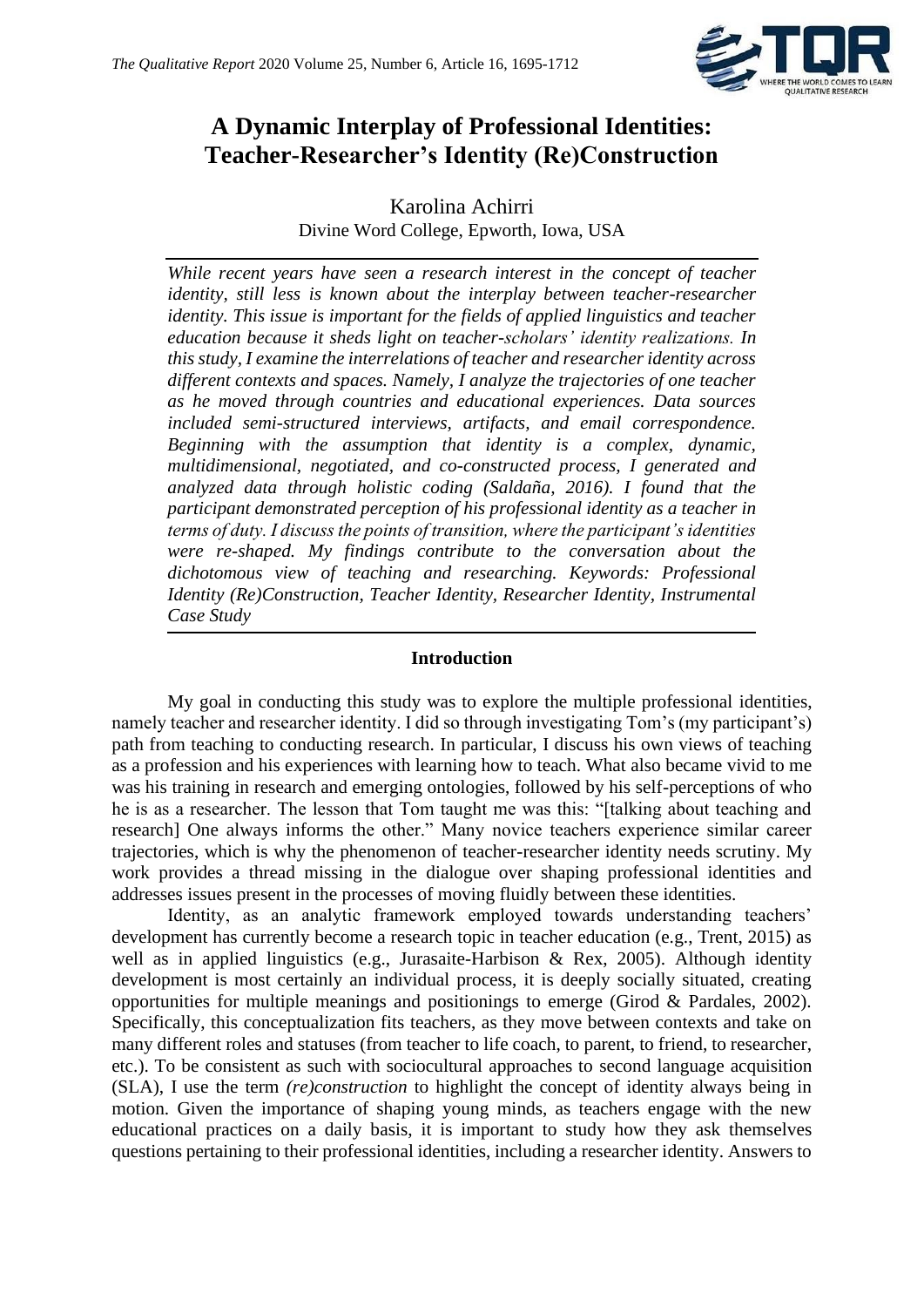such questions have the potential to inform pedagogical practices in second language learning and teaching contexts as well as the field of teacher education.

There is a noticeable lack of comparative studies about the professional identities of teachers in a global setting. Thus far, only a few studies have looked at both aspects, i.e., language teaching and doing research. In the field of applied linguistics, novice researchers often come from a teaching background. Even though they constitute a major population, their experiences are rarely researched. The goal of this instrumental case study (Stake, 1995, 2005) is to fill the gap in the literature by shedding light on the complexities of professional identity (re)construction within the contexts of teaching and researching. In this study, I project teaching and researching as two consecutive career paths on one teacher's trajectory.

#### **Past Research on Identity Issues**

Growing interests in the ways teachers (re)construct their professional identities have raised teacher identity to the status of a new independent area within teacher education (Trent, 2015). Yet, research to date seems to have underscored the role of temporality, relationality and transformation in the identity work (Clarke, 2008; Pennington & Richards, 2016). Attempts to depict researcher identity also seem scarce, focusing mostly on novice researchers and their relationships with their mentors (e.g., Donato, Tucker, & Hendry, 2015). Notwithstanding, I synthesize research of the professional identities discussed in this paper into three broad areas, namely (a) contextual relationship between teacher's identities and social interactions, (b) negotiating identities through practice, and (c) multifaceted identities as products of self-image. These areas serve as signposts in the following discussion on past identity research.

#### **Identity in Context of Social Interactions**

To unpack teacher identity, its complex nature needs to be recognized. Cheung (2015) describes it as a dynamically evolving, multifaceted, subject to both internal pressures from teachers' emotions and external pressures from work environment, job circumstances, or life experiences. Identity cannot thrive outside of a given community but can be hindered by such community. It can be both a process and product (dual view), the former understood as the ongoing interaction and the latter as the outcome of the influences every teacher incurs (Cheung, 2015). Identities are always exposed to environmental factors which shape them ever so often.

There is a connection between teachers' sociocultural identities and their practices. Such identities are negotiated and changed over time as well as rooted in personal histories highly dependent on interactions with colleagues and students from a given institutional context (Duff & Uchida, 1997). Therefore, it is also worth looking at teacher identity development longitudinally. Identity is being co-constructed by both students and teachers through dialogic interactions that occur over extended periods of time. In fact, identity formation often happens within the particularities of a given community of practice (CoP) (Wenger, 1998). Within Wenger's (1998) CoP as well as discursive construction of CoP, there is evidence of belonging, engagement, and a shared discourse repertoire (Clarke, 2008). These are useful lenses to investigate my participant's trajectory as they situate him within the sociocultural approaches to SLA with a focus on practices, interactions and gradual changes.

Alongside his teacher identity, Tom's (the participant's) identity as a researcher has been one of the foci of my project. Researchers' identities often seem fragmented either due to publications, institutional and peer support at university, or their professional life cycles. Engagement in research is often intertwined with practical concerns, such as policy-related challenges of conducting research (Xu, 2014). In fact, Tom's path empowers teachers to strive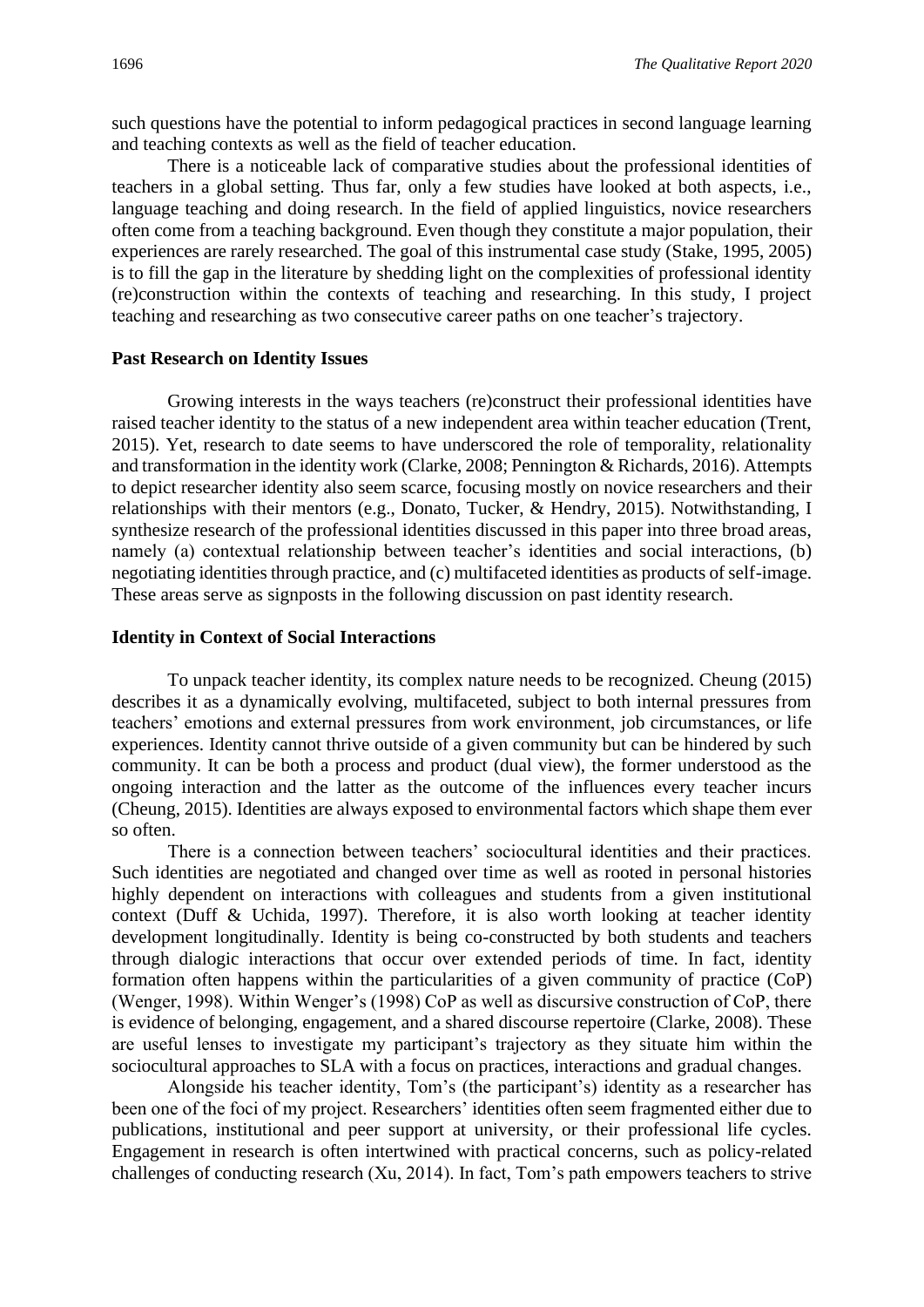for professional excellence through learning about research. However, one question remains: how can a researcher be defined? Giampapa (2011) characterizes a researcher as a socially located person with "histories, social and linguistic forms of capital […], particularly in relation to participants and the communities in which they are embedded" (p. 133). Also, researchers are often molded through discourses in their disciplines and institutions and as such they constantly need to look for new ways to be let in and earn their informants' trust.

#### **Negotiating Identities in Praxis**

Meanwhile, I am particularly interested in the points of transition in forming his professional identities. Identities can be classified as mutable and constantly undergoing transformations over space and time. In a similar fashion, notions of teacher identity relate to specific characteristics of language teaching and can evolve. The whole cycle of (re)constructing identity is two-fold and includes turning knowledge into practice as well as practice into knowledge (Pennington & Richards, 2016). So, having enough knowledge is a compulsory component of becoming a professional teacher. However, the relationship between different dimensions of teacher identity or multiple identities emerging from new practices (such as conducting research) is still often underrepresented in research.

Additionally, engaging in new activities, such as entering the teaching arena or taking graduate courses, can lead to changes in one's identity (Taylor, 2017). Some studies looked at the negotiation between teacher and researcher identity in the context of action research. For example, Edwards and Burns's (2016) participants tended to succeed at construing a strong sense of selves, taking into consideration their workplace power relations. More importantly, they clarified plans to undertake research upon program completion.

#### **Evolving Self-Image**

Not many studies seem to have taken interest in their informants' self-image, which I define as the way one perceives themselves, for the purpose of this study. However, this concept emerged as important for my study. For example, informants in Wu, Palmer and Field (2011) exhibited only a weak sense of professional identity, likely because teaching was not their main profession, but a secondary job. In brief, a recurrent lack of personal involvement with the job may lead to identity crisis (Wu et al., 2011). In a similar manner, the process of learning to conduct research, hence concurrently taking on researcher identity, might force participants to reflect on their values and goals. By doing so, they develop new perceptions of themselves and their identities (Girod & Pardales, 2002). Thus, it is imperative to always assess the status of one's identity in motion, as a dynamically evolving construct.

#### **Theoretical Lenses Behind this Study**

I derive the conceptual framework for this study from multiple sources emphasizing the complexity of identity as a phenomenon. I use the term *identity* rather than *subjectivities*  because it is widely used and recognized within sociocultural approaches to SLA. The views on identity mentioned below do not formulate a single, coherent lens to theorize professional identity. Instead, they provide a set of features commonly applied in various theoretical frameworks. Thus, in this paper, I draw on (a) Wenger's social theory of learning, (b) Giampapa's conviction of identities being multiple and interconnected, and (c) Trent's take on identity formation. In particular, I draw on these three theoretical approaches collectively to consider various ways my participant (re)constructed his professional identities.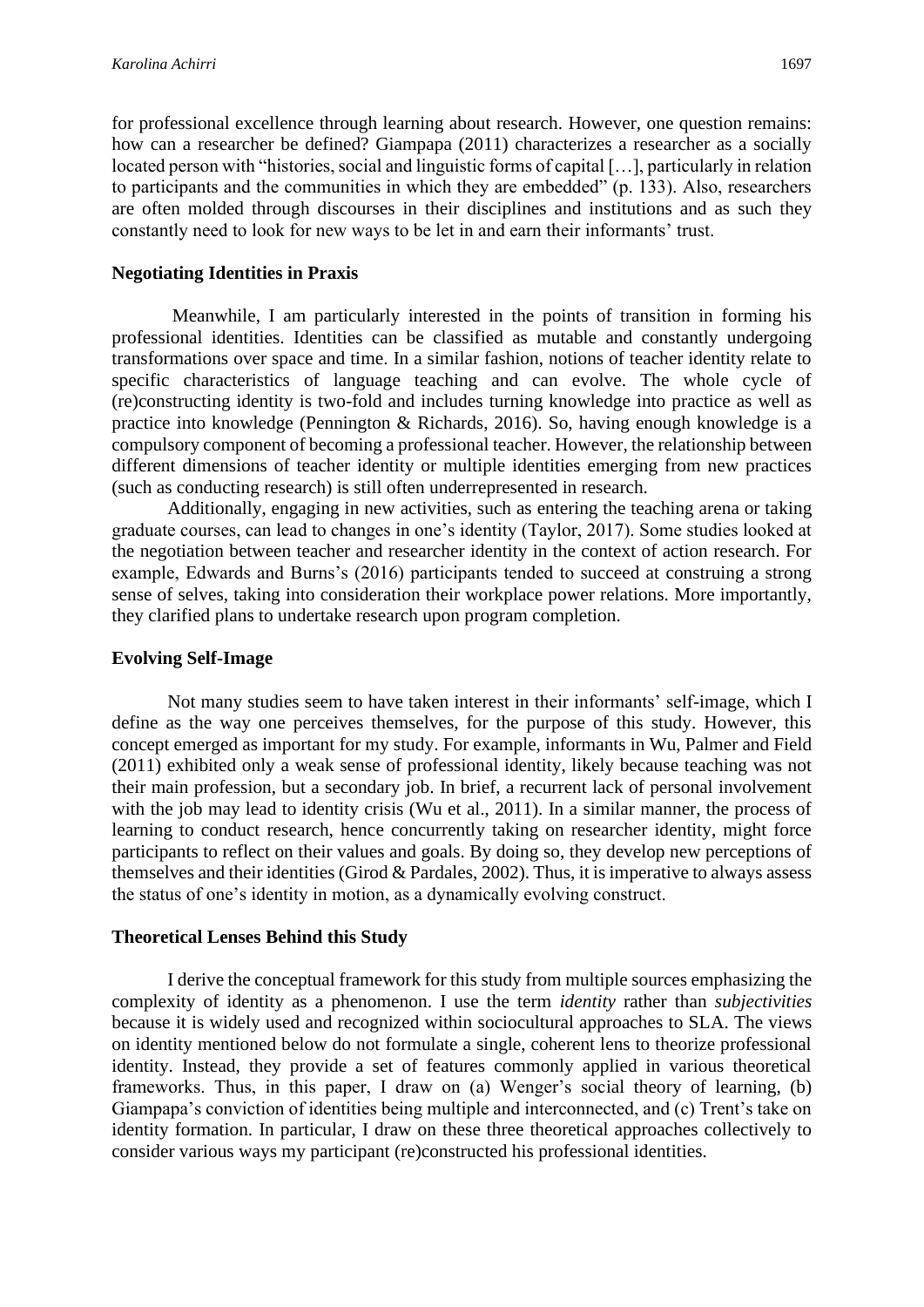The work on social theory of learning advanced by Wenger (1998) posits that we are always learning. Our professional identities derive from memberships to particular groups and activities we participate in to develop such memberships. According to Wenger, "the process by which newcomers become included in the communities of practice," called "legitimate peripheral participation," can be problematic for those teachers whose induction happens via certification rather than apprenticeship in teaching or research (Wenger, 1998, p. 100). Wenger (1998) delineates four dimensions of learning, viz., practice (learning through doing), community (skills that create a membership of a given community), learning as identity (learning as becoming), and meaning (work experienced as situated learning).

In relation to social theory of learning, Giampapa (2016) states that individuals are inevitably interlinked with what they research and how they do it. That is to say, we may become one with our research agendas as well as ontologies we bring into them. In turn, multiple identities position them as researchers in specific ways. Therefore, their multiple points of reflexivity become a result of a dynamic process of being and becoming researchers. That process is constantly negotiated and managed through doing research (Giampapa, 2016). It is also worth mentioning that the complex layering of multiple identities creates points of tension between professional and personal realms. According to Giampapa (2016), research is both collaborative and co-produced (p. 299). Therefore, in this study, I follow an understanding that my participant will co-form his stories with me, the researcher, in a collaborative manner.

I have taken the final source of my conceptual framework from Trent (2015), who documented the accounts of language teachers who have transitioned to the role of teacher educators. In his study, Trent draws mainly on Wenger's (1998) approach discussed above but integrates it into a framework for the investigation of identity formation. As noted in Donato et al. (2015), Trent's concept captures crucial poststructuralist views of identity, includes time and space as potential sites of conflict and delineates discourse as the platform for what we do and what we set to accomplish. Trent (2015) identifies three features of identity. In other words, our identity seems to be shaped through participation in a joint activity (engagement), where we identify with a large group (alignment) and anticipate our present and future positions in that group (imagination). The abovementioned strengthen the notion that we must critically examine the CoP from which our participants learn. Trent's (2015) integrated model of identity encompasses the internal (personal evaluations of self) and external factors (legitimizing perceptions of self, considering environmental influences such as institutional expectations) as constitutive of one's identity. As such, this frame of reference helps me understand how, at different boundary crossing points, my participant (re)constructs his multiple identities and the ways in which he has come to realize the development of his professional identities.

#### **Method**

The following broad research question guided this study: In what ways does the participant (re)construct his professional identities first as a teacher and then as a researcher? To gain thorough insights into the phenomenon researched and to understand the relationship between these two identities, I employed an instrumental case study. This methodological tool empowers me to examine identities in motion (Stake, 1995, 2005), because it allows me to seek out both what is common and what is particular about the case. In this project, I define case as the participant's shift in professional identities. The case is bound by the activities that my participant went through in his shifting trajectory. I look to particularize and not to generalize, as my obligation is to understand this one chosen case.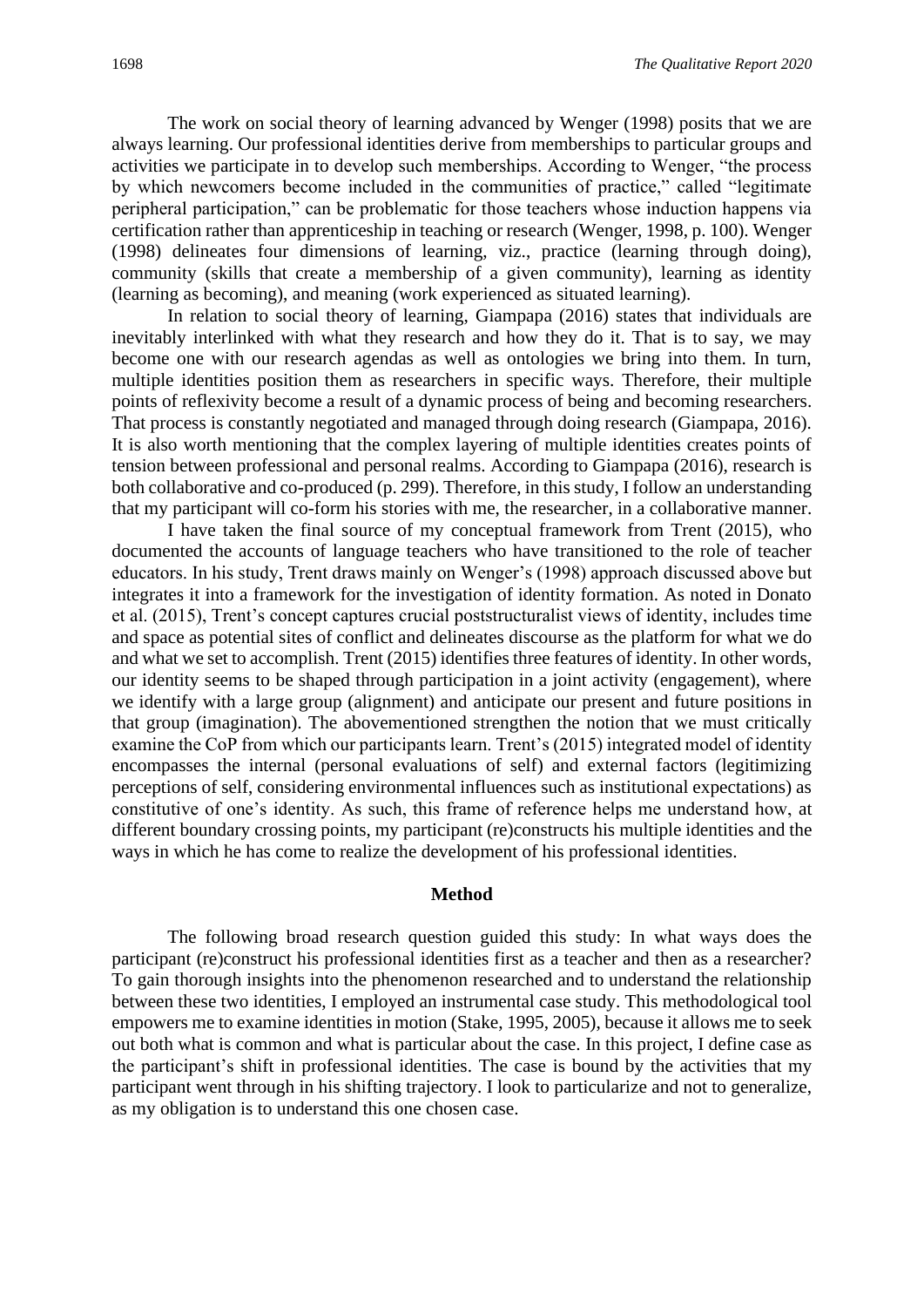#### **Focal Participant and Study Context**

Tom was a male North American in his third year of a doctoral program. Prior to his PhD training, he was a language teacher in the United States and abroad (East Asia, to be precise). His main area of interest was language assessment. Tom's academic experiences ideally matched the profile I was interested in, namely first teacher then researcher.

At the time of data collection, Tom was a doctoral student enrolled in a doctoral program at a large midwestern university in the United States. Upon receiving my institution's IRB approval, I approached Tom via email and obtained his consent to participate. I adopted a strategic (purposeful) approach to sampling (Duff, 2014). I also selected this participant because of his previous teaching experiences and his role as a researcher. Tom was actively conducting research when I decided to include him in this study. He agreed to participate without compensation. He chose his pseudonym as Tom, which I use henceforth. I depicted his voice through frequent examples, in a form of both summary accounts and direct quotations (see Excerpts 1-5 below).

#### **Materials and Data Collection**

Previous studies on professional identities claim that teachers' verbalization of their experiences provides a deep insight into their identity construction processes, since many of them use interviews as the main data source (e.g., Clarke, 2008; Edwards & Burns, 2016; Trent, 2015). Thus, my primary data source is an in-depth semi-structured interview (based on those in Jurasaite-Harbison & Rex, 2005; Xu, 2014). I decided to conduct a semi-structured interview in order to gain an in-depth understanding of Tom's experiences with (re)constructing his identities. Interview questions (Appendix A) reflected my focus on dual identity, from teacher to researcher. I designed the interview protocol to capture Tom's reflections on his journey to professoriate and academia as well as any challenges he might have encountered on that journey. I also encouraged Tom to reflect on any predetermined notions he might have held about teaching and researching, respectively. I started by getting to know him better as a language teacher, asking about his educational, linguistic, cultural, and national backgrounds. I then asked more specifics about his teaching experiences and how he felt about them. I proceeded with questions related to his research practices and his experiences as a graduate researcher. He provided me with a rich and thick description of his experiences (Duff, 2014; Friedman, 2012). I conducted the interview in an empty classroom to guarantee privacy and to facilitate Tom feeling comfortable sharing his thoughts. I audio-recorded the interview (about 1.5 hour of audio files in total).

My follow-up strategy included email correspondence. After transcribing Tom's interview, I realized that some of the information he had provided me with needed further clarification. I needed Tom to elaborate on, confirm or disconfirm some of the information from his interview. Hence, I sent out a question sheet tailored to Tom and asked him to respond via email. I did this to better understand his stories and present them in a meaningful way.

In addition, I collected artifacts as secondary data (Friedman, 2012). Saldaña (2016) states that artifacts are "social products" and therefore need to be examined critically as they depict the ideologies, values and interests of their authors and embody whom they are (p. 61). They consisted of Tom's academic and teaching statements and a sample research paper. The academic statement, which he had submitted upon entering his program, allowed me to determine his initial research interests. The teaching philosophy, written during Tom's program as a course assignment, grounded his views on language teaching, and the exemplary research paper submitted with the application confirmed Tom's research agenda and academic direction.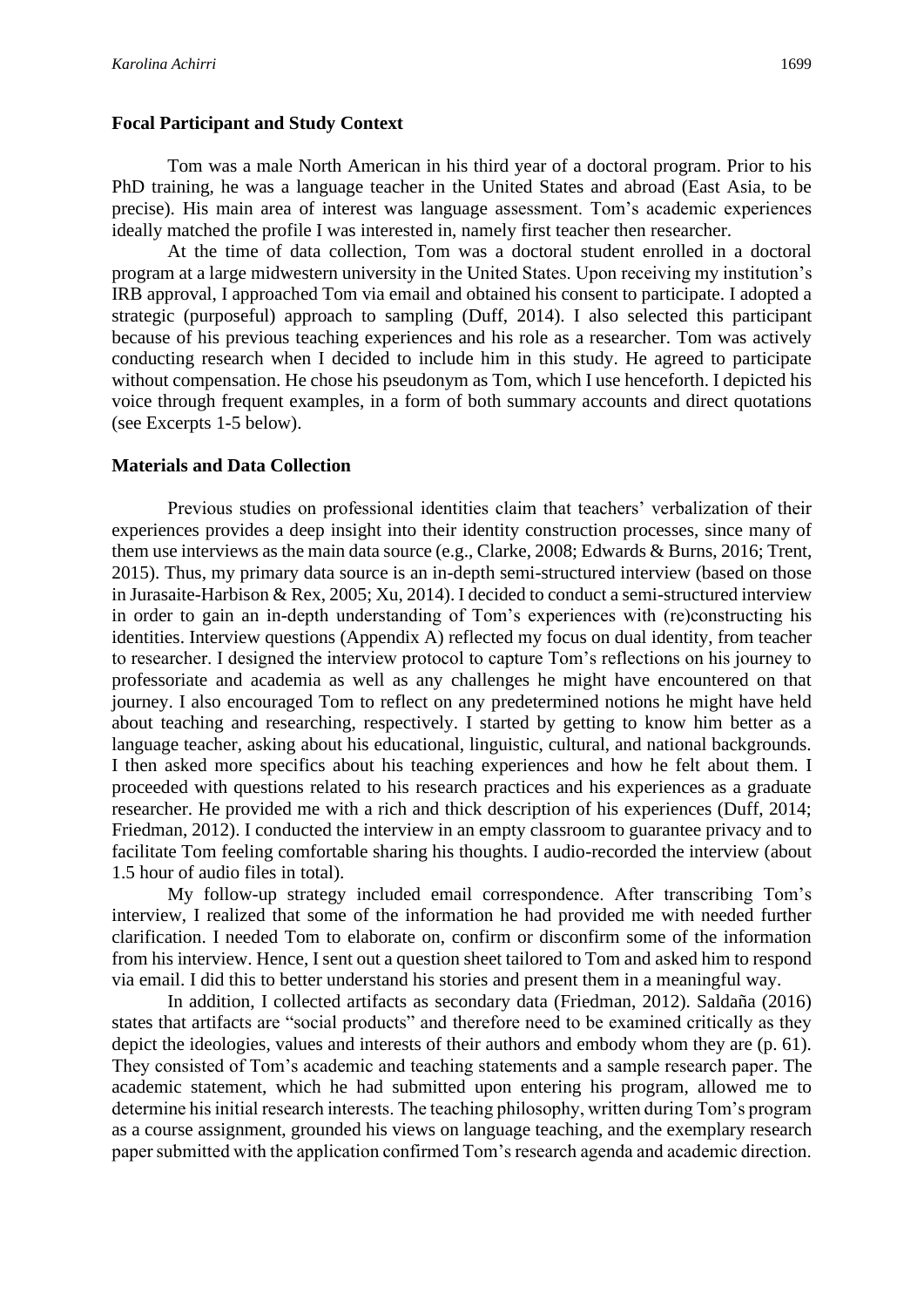#### **Data Analysis**

I carried out most of the rigorous and in-depth data analysis after I had just completed the data collection, but my actual process of data analysis began when I started gathering data. As is common in qualitative research, I actively engaged in on-going decision making and reflection activities through writing reflective memos and weekly reviewing my notes. I also simultaneously polished my typed notes, transcribed the interview and wrote summaries of each new research activity (after every event that resulted in data collection). Tom sent me his artifacts via email as Word files. I continued our email correspondence until I finished my first draft.

I imported all data sources into MAXQDA 2018, a data analysis software. I worked on classifying and filing all the data. First, I pre-coded the data by highlighting, bolding, annotating, underlining and color-coding significant and rich quotes that stroke me from my participant's interview and the submitted documents (Figure 1).



*Figure 1.* An example of MAXQDA 2018 data management and coding.

Subsequently, I implemented holistic coding (Saldaña, 2016) as a method in my first cycle of coding. To notice issues within the case, I looked at the data as a whole rather than analyzing them line by line (as visible in Figure 1). I divided the texts into broader descriptive codes and then reread the corpus a few more times to see its bigger picture. After that, I began grouping the codes into categories, as my second cycle of coding. According to Saldaña (2016), this was based on similarly coded data, therefore can be categorized as pattern coding. It allowed me to more clearly organize the data and also attribute them preliminary meanings. I used the pattern coding approach to see how major themes may potentially develop from my categories. Finally, I gathered all themes that emerged from the abovementioned procedures. Saldaña (2016) points out that a theme brings identity directly to one's "patterned experience" (p. 199). Based on those themes, I constructed the headings in this paper's Findings section. In my analysis, I paid particular attention to how these themes are similar, different and what binds them together. Theming appears to be a common strategy for the analysis of interviews (Saldaña, 2016). This process resulted in a complete data chart (exemplar findings are presented in Figure 2) for Tom that contained the richest data points I derived from all sources (i.e., interviews, artifacts and email correspondence). That chart served as a well-organized document with appropriate categories and possible relationships between data corpus and I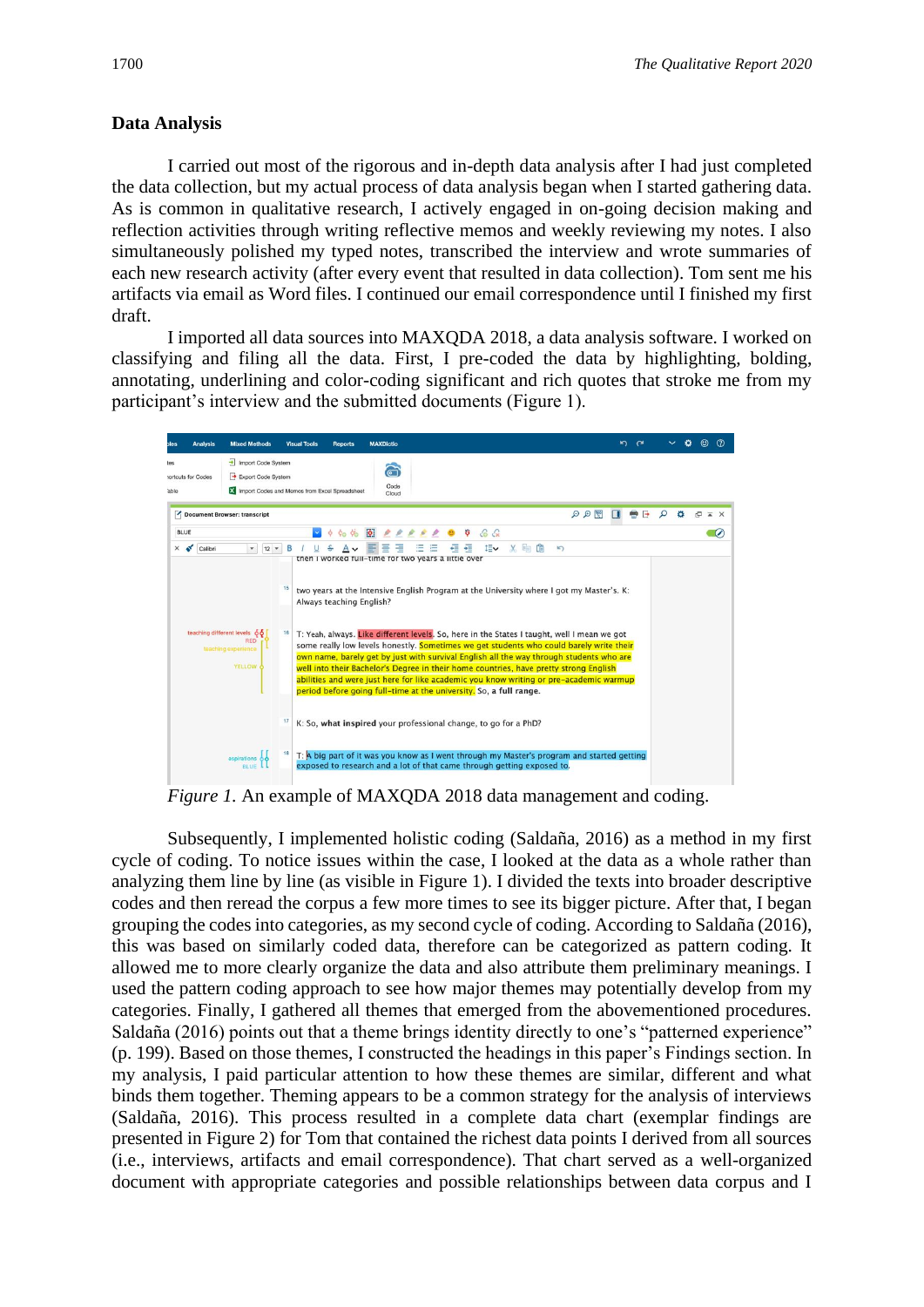used it as a major stepping stone for writing my interpretations. In the end, I eliminated themes that did not match my research question and focused on those that did (Table 1). At last, in my interpretations of the findings I drew on the conceptual framework utilized in this project.



*Figure 2.* An example of the data chart for Tom.

Furthermore, to establish the trustworthiness of the findings, I assessed the data quality by checking their credibility. Because I was interested in the diversity of perceptions (Stake, 2005), I used the technique of triangulation (Duff, 2014; Friedman, 2012). I iteratively compared and crosschecked (i.e., triangulated) pieces of data from interviews, artifacts and email correspondence. Triangulation is thought to make the study multidimensional "providing different vantage points from which to consider the phenomenon in question" (Duff, 2014, p. 9) and since I set out to explore multiple realities and identities (re)constructed within these realities, triangulation was necessary.

**Table 1.** Themes created from second cycle of coding

| No. | Theme                   |
|-----|-------------------------|
|     | Teaching beginnings     |
|     | Perceptions of teaching |
| 3.  | Research beginnings     |
|     | Changes in identities   |

After having written a draft of this instrumental case study, I asked Tom to examine it for "accuracy and palatability" (Stake, 1995, p. 115). In this member check, I encouraged him to provide an honest feedback or alternative interpretations, but also made clear that his involvement in reviewing the draft was voluntary. After having read the draft, Tom did not suggest any changes.

#### **Researcher Reflexivity**

Our identities as researchers are dynamically negotiated, managed and even resisted across time and space (Giampapa, 2016). I recognize that my multiple identities are socially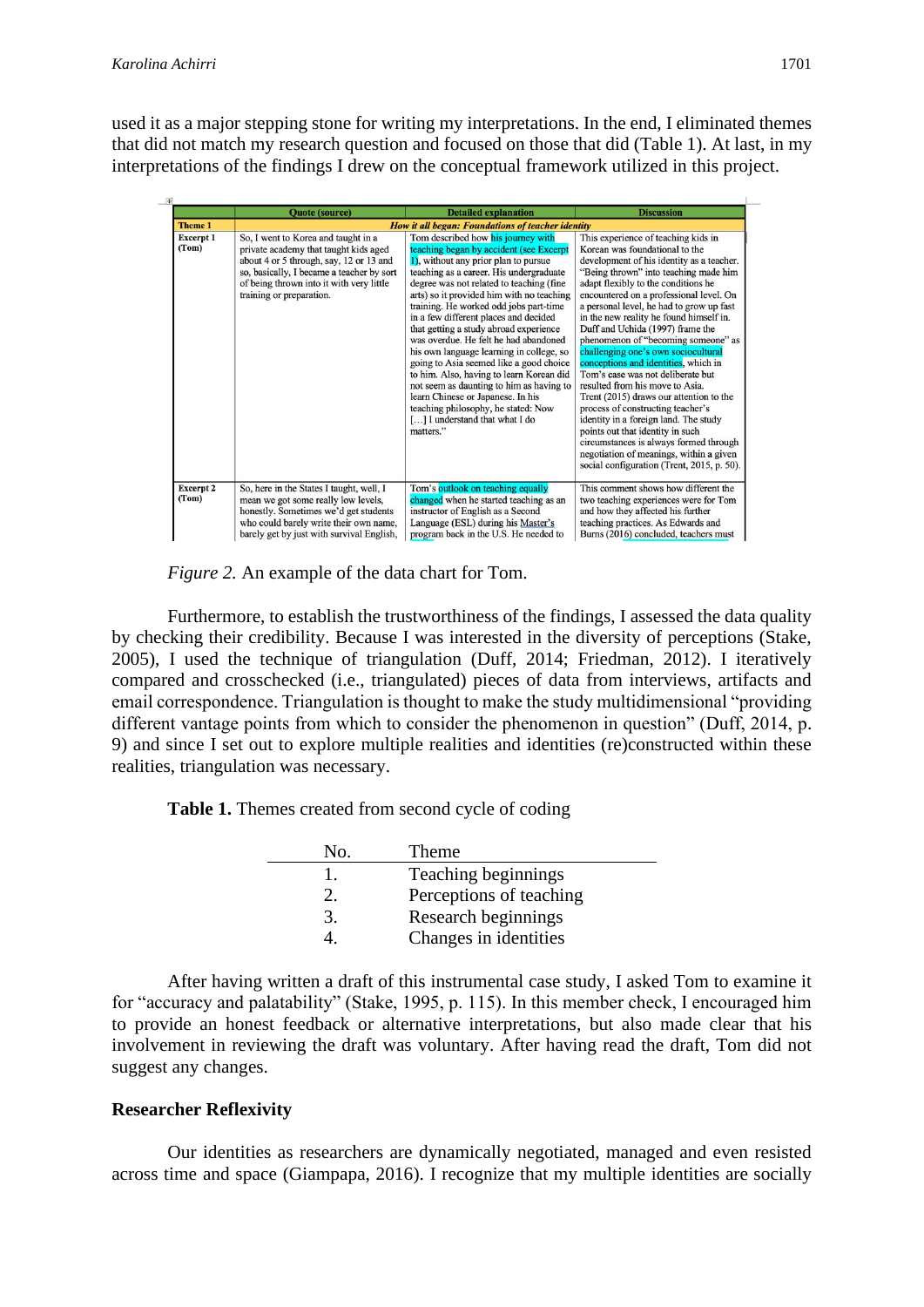constructed as well and as embedded in the conventions of my field (i.e., second language acquisition). However, I analyzed participant's experiences, with the use of researcher's notes, logs and nuanced reports (Duff, 2014), with the awareness that within qualitative in-depth interviews identities can be both constructed by and required of the researcher by the participant. In my analysis, I paid particular attention to the individual needs of Tom. However, by viewing interviews as a co-construction of the informants and the researcher (Stake, 1995), I recognize that the accounts remain subjective and fluid.

I acknowledge that working within a qualitative approach, as a researcher, I am the main instrument in gathering data. Therefore, a brief look at my academic and teaching background deserves attention. I am an experienced teacher of English with more than 13 years of teaching experience in both ESL and EFL contexts in different countries. I learned English in an EFL context (in Poland) and most of my learning experiences were largely based on the grammar-translation method. Yet, what makes me different from many teachers of English are my unique educational, cultural, and linguistic experiences in Poland, England, China and the U.S. As a doctoral student, I have been exploring and claim expertise on such topics as intercultural language learning and teaching, identities and ideologies in SLA, intercultural communication, and sociocultural approaches to SLA, all largely influenced by critical theories. Throughout this research process, whether engaged in data collection, analysis or writing, I have made efforts to listen to what my participant had to say instead of imposing my own theories and preconceptions. For instance, in devising the interview questions (Appendix A), I made it clear that they were open-ended and broad to capture what Tom was willing to say. By the same token, in interacting with Tom, I attended to his concerns, ideas, and experiences. In data analysis and writing, I was cautious about not letting my own representations get in the way of descriptions. However, I acknowledge that the stories I tell are ultimately my reconstructions of Tom's voice and pertain to theoretical frameworks I am familiar with.

#### **Findings**

In this section, with regard to my broadly formulated research question, I report themes that emerged from my coding procedures. I begin with presenting Tom's perceptions of professional identities, followed by his unique features and experiences of learning how to teach. Next, I discuss the points of transition, where informant's identities were re-shaped through the most relevant examples of encounters. Through this, I focus on depicting identity as a dynamic and multifaceted process, as it appeared to occur in Tom's stories. The findings are my interpretation of how Tom (re)constructed his professional identities. Nonetheless, the ontological premise is that his stories, while being self-representations, concurrently reflect his actual experiences.

#### **Teacher on a Mission**

Tom seemed to have perceived teaching as a form of responsibility. He started out in East Asia and then proceeded in the U.S. Therefore, context played a crucial role in understanding his views on teaching. For Tom, beginning teaching was a whole new dimension of learning, learning about himself, about the new surroundings he found himself in and about what it meant to be responsible for somebody else's learning progress.

Interestingly, Tom saw teaching as a mission. He claimed it was something teachers were required to do well for their own moral standards and for the students' sake: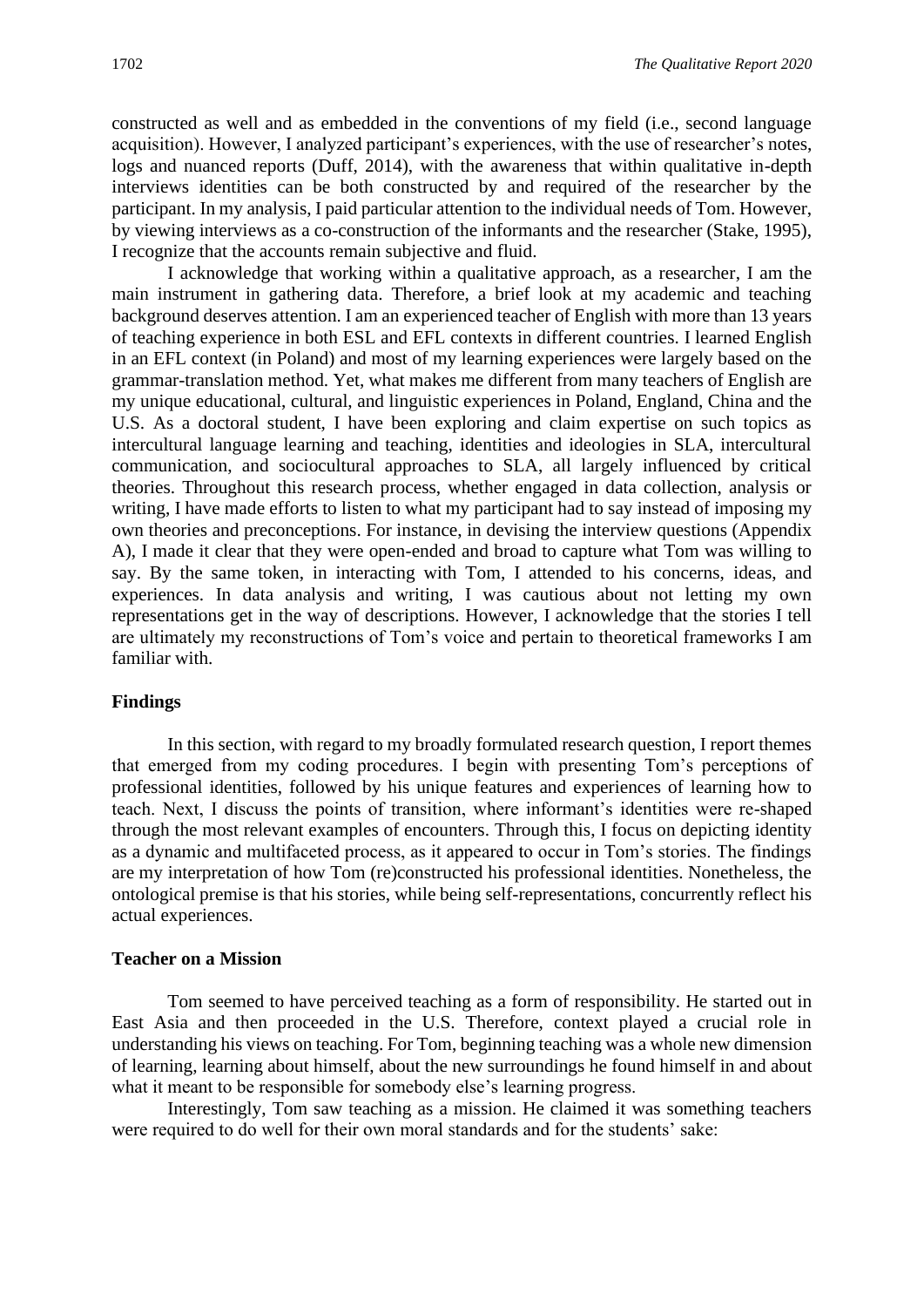#### **Excerpt 1:**

I felt strongly that there are things you need to do as a teacher in order to do it well. There are things that should be prioritized, you know. I feel like there's definitely a craft to teaching and even though it's really hard to compare things side-by-side but there's good teaching and bad teaching and I kind of have a duty to do it well because […] there's a lot riding on it.

In his teaching philosophy, Tom also mentioned how important learner needs and interactions were to him. He expressed a strong belief that "teaching goes beyond a textbook," and lessons ought to be "vivid to attract students' attention." He saw teaching as a sort of responsibility, a vocation even. To Tom, being a teacher meant being a caregiver who was under obligation to do the job well, as there were others who relied on his performance. By calling teaching a "craft," he portrayed it as arduous work, but meaningful, nonetheless. He clearly did not want to let anyone down, including himself ("[…] there's a lot riding on it").

The excerpt cited above positioned Tom as a responsible, caring and duty-driven individual. Wenger's (1998) social theory of learning portrays learning as a process simultaneous to that of identity development. Tom was discovering who he was through learning about what teaching entailed, as expressed multiple times during our interview. Even though Tom was not trained to teach, he learned what it entailed through practice. In Tom's case, his professional identity was being continuously molded (Cheung, 2015; Edwards & Burns, 2016) by his realizations about the nature of teaching and in praxis (by interactions with his students): "The more I worked with my students, the more I understood what it meant to mentor them." In keeping with Trent's (2015) delineation of the CoP elements - engagement, alignment, and imagination - Tom utilized reflexive pedagogical practices (engagement) to stay responsible for his students (alignment) and therefore was able to notice significant moments that helped him clarify what he wanted teaching to become for him (imagination). Linking Tom's perceptions of a good teacher with how he perceived identity construction, in both his academic statement and the interview, it became quite apparent that the way he discerned teaching as a profession had a lot to do with his own teacher identity. Had he lost motivation to teach, it would have likely affected his teacher identity (Edwards & Burns, 2016). Instead, Tom decided to pursue interpersonal and intercultural connections with his students ("I tried to see where they were coming from."), by treating his job like a responsibility and hence approaching it with an attitude of respect and seriousness (Duff & Uchida, 1997). In sum, teachers' self-perceptions are influenced by the way they teach and as a result affect their professional identities (Pennington & Richards, 2016). In Tom's case, it was indeed a two-way process (giving and taking), evident in his perception of teaching as a duty and depicted in Excerpt 1.

To sum up, Tom represented a teacher who was willing to take responsibility for his students' education. Identity as "a site of a struggle," as indicated by Tom during the interview, seemed to have been a significant part of his reality.

#### **"Being thrown into it"**

Tom's trajectory resulted in identity characteristics special to only him. His change of outlook on teaching in general (over time and space) seemed to have had a prominent effect on his self-image as a teacher. Tom's unique feature related to his teaching career having been accidental and with no didactic preparation. During our interview, he talked a lot about having received no actual training and "being thrown into the system." His path to transition was long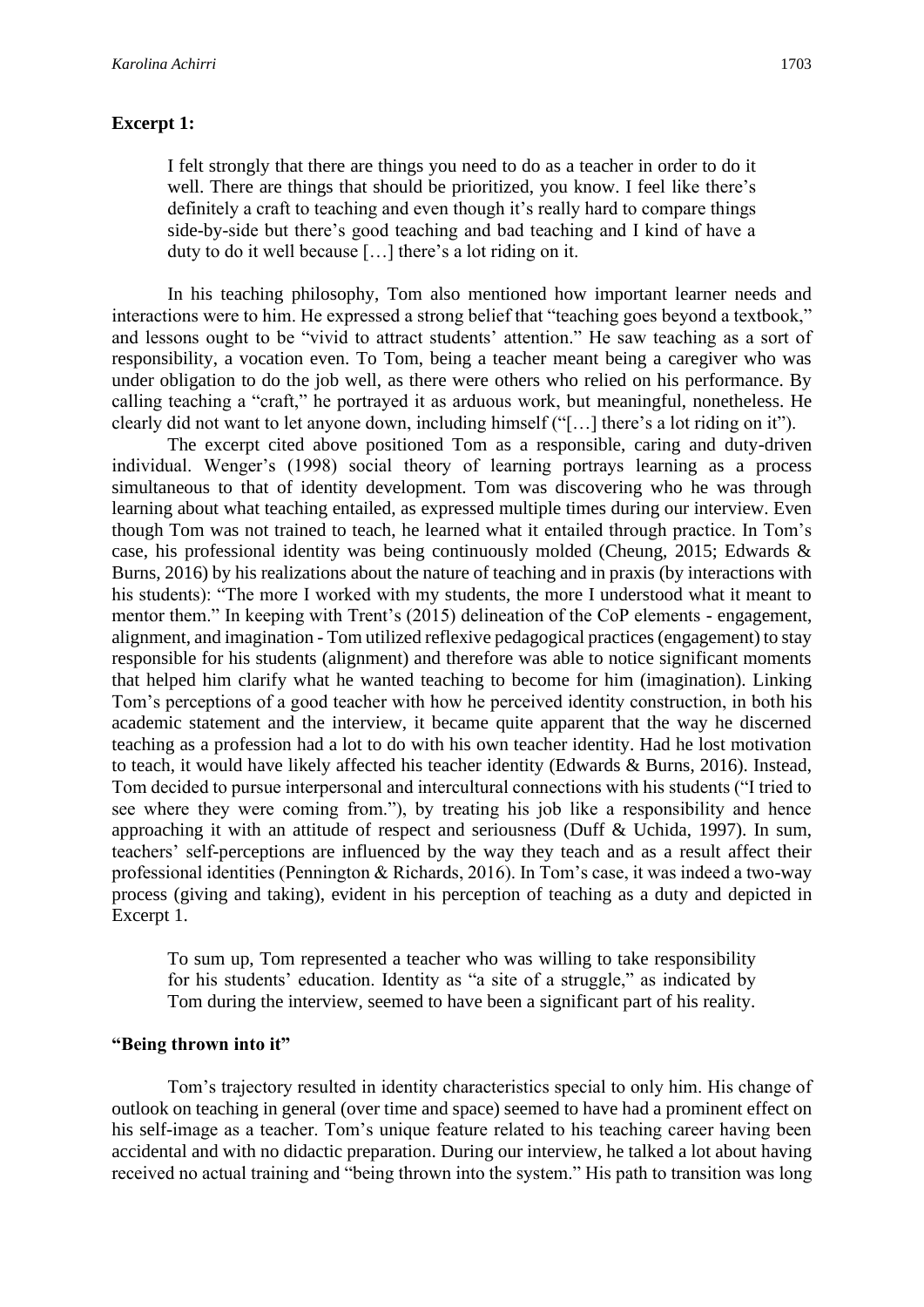and highly dependent on context. He then arrived at a point of discovery where his outlook on teaching changed dramatically. That shift was also context-related.

Tom stated that his journey with teaching had begun by accident (Excerpt 2), without any prior plan to pursue teaching professionally. His undergraduate degree was not related to education (Fine Arts), therefore, it armored him with no teaching training. As he was working odd jobs part-time in a few different places, he decided that getting a study abroad experience was long overdue. In our conversation, he revealed to me that he had been feeling as if he had "abandoned [his own] language learning in college," so going to Asia seemed like a solid plan to him.

#### **Excerpt 2:**

So, I went to [a country in East Asia] and taught in a private academy that taught kids aged about 4 or 5 through, say, 12 or 13 and so, basically, I became a teacher by sort of being thrown into it with very little training or preparation. It was very scary at first and I found it challenging.

This experience of teaching kids in a foreign land seemed to have been foundational to the development of Tom's teacher identity. On a professional level, "being thrown" into teaching forced him to adapt flexibly to the conditions he encountered. On a personal level, he had to grow up fast in the new reality.

Subsequently, Tom's attitude towards teaching changed notably once he returned to the U.S. and started teaching as an instructor of ESL in his master's program. Once again, he needed to adjust swiftly to the new surroundings and recalled being shocked by the varieties of proficiency levels international students brought into the classroom. Making sure he was meeting everyone's needs was a new challenge. This taught him that being a teacher meant being flexible, as expressed in Excerpt 3.

#### **Excerpt 3:**

So, here in the States, I taught […] some really low levels, honestly. Sometimes we'd get students who could barely write their own name, barely get by just with survival English, all the way through students who are well into their bachelor's degree in their home countries, have pretty strong English abilities and were here for like academic writing or pre-academic warm-up […]. So, a full range. I had to learn how to navigate it all.

This comment shows how different the two teaching experiences were for Tom, how much they depended on a given context, and the extent to which they affected Tom's further teaching practices. He learned to negotiate what it meant for him to teach. Similar to Edwards and Burns' (2016) description of teachers constantly re-negotiating and legitimizing new identities in any professional encounter, Tom's teaching philosophy suggested his teaching identity to be dynamic (Trent, 2015) and temporally fluid (Duff & Uchida, 1997). "Now, […] I understand that what I do matters." It also supports the idea that identity is sensitive to environmental influences, i.e., context matters (Cheung, 2015). Tom seemed to have navigated through different contexts quite well, but his path was not clear of frustrations, as depicted in the above excerpts.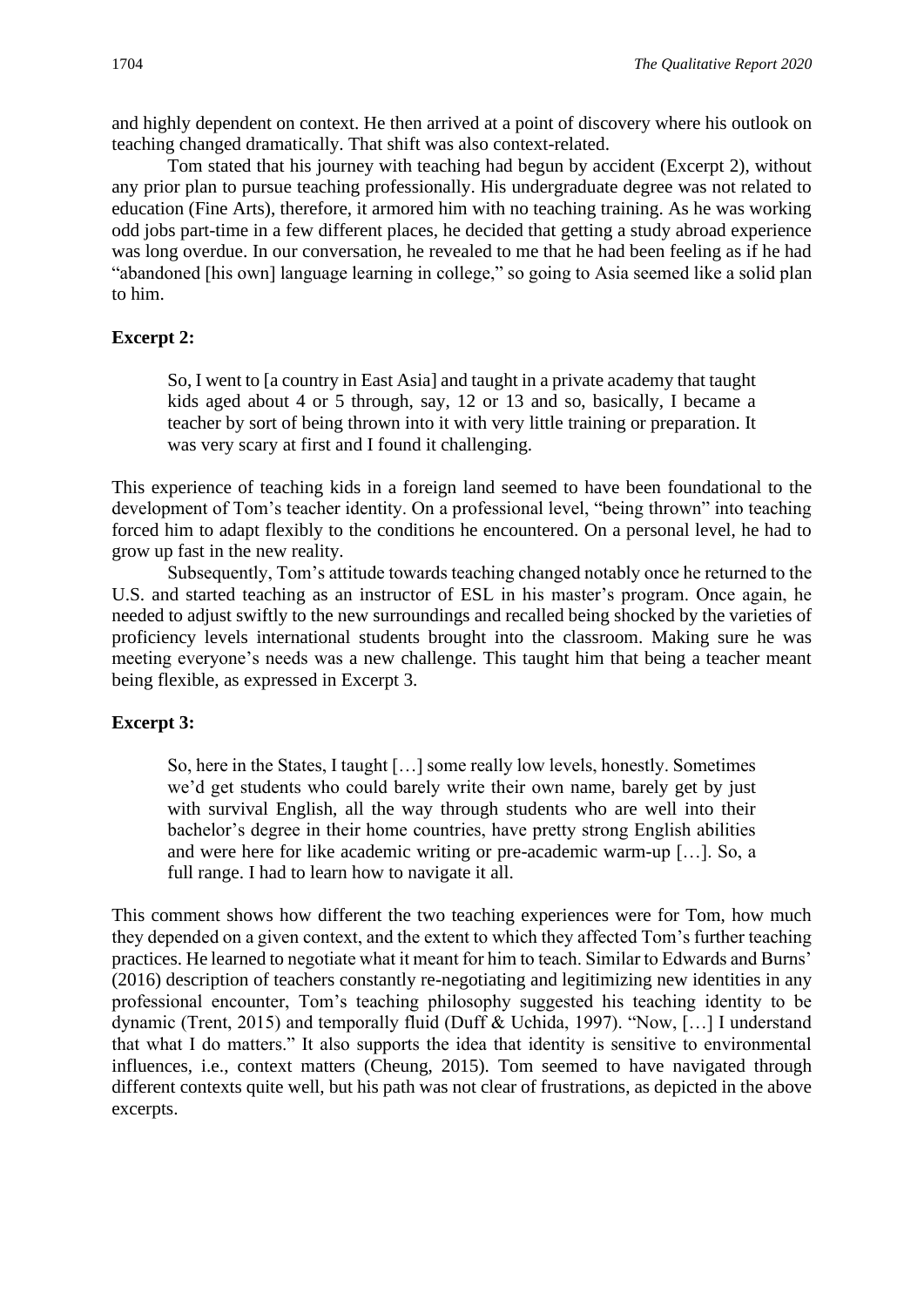#### **Identities Re-Shaped**

Upon a close examination of my data, I realized that one theme has been prevalent in all data sources, namely identity (re)construction. It was not about erasing previous identities while creating new ones, but rather drawing upon previous experiences to enrich new ones. Tom moved from being a teacher to doing research. Therefore, in this section, I separate his research ventures (which came after his teaching career was put on hold) from his self-image (which he revealed to me at the time of data collection).

#### **Becoming Researcher**

Tom came to the field of research trained, as opposed to his teaching career. His identity as a researcher had started forming before he entered his doctoral program. That was mainly due to his master's program and a crucial role it played in developing his academic interests as well as showing him the fundamentals of research, which was clear from his academic statement. His identity as a researcher seemed to have been in the making through various academic practices he mentioned during the interview, such as collaborating on a research project with his colleagues or supervising PhD level teaching assistants. Since Tom had held a full-time teaching position prior to his doctoral experience, he had been surrounded by individuals who either already held a PhD or were in the process of getting one. Seeing firsthand what it entailed, must have fostered his understanding of the ins and outs of doing research. When I asked Tom directly what motivated his decision to become a researcher, he said:

#### **Excerpt 4:**

A big part of it was, […] as I went through my master's program and started getting exposed to research and a lot of that came through getting exposed to language testing and getting more involved in that area, you know. I became more interested intellectually. It's just, you know, there's lots of challenges and problems to solve and it's engaging and interesting, fun to work on those.

This response not only delineates Tom's early interests in research but specifically in language assessment, which he continued to explore in his doctoral program. His academic statement, submitted upon entering the program, was also very specific about pursuing his interests in language assessment. His motivation was "intellectual." He saw this path as "fun to work on." He was clearly intrigued by multiple problems and challenges in the field. His motivation was strong and enduring. This time, Tom was not afraid to face the unknown and began his journey with research somewhat ready for what was yet to come.

Also, Xu (2014) stated that "a stable research interest could be seen as an entry sign of competence as researchers" (p. 254). The question then is whether research interest itself is sufficient to consider oneself a researcher. In Tom's case, consistent drive might have been what enabled him to establish a successful researcher identity (as he already had academic publications in reputable journals at the time I was collecting data for this study). In keeping with the idea that one's identity is inevitably affected by the environment and construed in a process of situated learning (Duff & Uchida, 1997), Tom's previous exposure to academic research and researchers clearly motivated him to pursue his PhD (see Excerpt 4) and therefore contributed to his professional identity (re)construction. In his statement of purpose, he had already declared he was going to hone in on language assessment with the use of quantitative tools. His path toward becoming a researcher seemed clear-cut and determined from the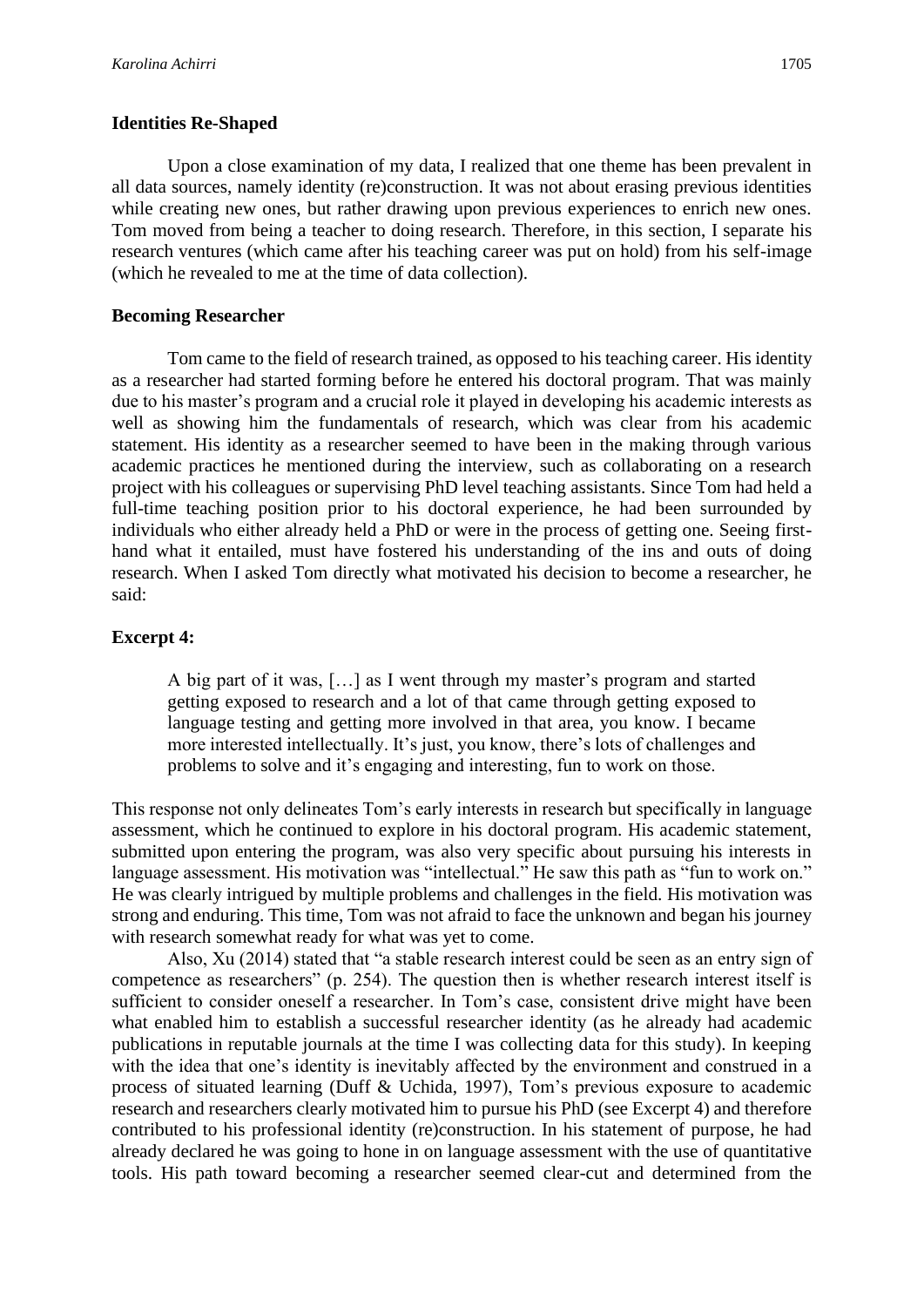beginning, partially due to his thorough preparation for the doctoral program. In this case, previous endeavors seem to have prepared him well to take on a new emerging identity. Given that the stress of embracing a new reality might result in identity confusion (as was the case when Tom struggled to teach for the first time), his previous work experience eased the way into the research process.

Moreover, Tom's interview as well as the research paper and academic statement he shared, illustrated how his chosen methodology (quantitative methods) defined him as a researcher. I asked him directly how he understood quantitative approaches to his field of inquiry. He answered as follows:

#### **Excerpt 5:**

I think what happens in quantitative research, certain approaches to it, it's all about narrowing it down to one variable and you don't need a whole milieu of theory […]. You just need some justification for looking at it and an understanding of what it should cause or shouldn't cause and then be able to interpret that. So, a lot of quantitative research can seem really narrow and to that extent it can also seem to have a kind of low applicability to a classroom, for example, but could still be theoretically rich enough […] to support the study.

Tom's words showed me the depth of his understanding of research as well as portrayed him as a conscientious researcher. Aligned with Giampapa's (2011) suggestion that we are inextricably linked with what and how we do research, Tom seemed to have positioned himself as a reflexive researcher and one that understood the multiplicity of identities. His epistemological and ontological preferences were unambiguous (he never considered practicing qualitative research methods, as I gathered during our interview) and transparent (he was reflexive in the way he unpacked the nature of quantitative methodology, as seen in Excerpt 5). Since research identity has been said to mold and sustain over time (Edwards & Burns, 2016), the transitions on academic paths become even more pivotal. Tom was aware of when and how he came to position himself as a researcher. What is more, Tom echoed Donato et al.'s (2015) claim that building "collegial relationships" during doctoral study is one way to develop the needed ability to "communicate and work with others […] in an academically and humanly manner" (p. 225), an elaboration of Wenger's (1998) situated learning theory. Tom admitted that his work with university colleagues helped to shape who he was as a researcher. His words indicated that he had understood the value of collaborative relations early in the process of forming his professional identity.

In a nutshell, Tom experienced the re-shaping of his identities. He recognized the importance of training to become a mindful researcher. He seemed pretty set on carrying on with the quantitative research in his doctoral work and beyond it, just like he had stated in his pre-doctoral artifacts. His journey seemed to have exemplified a dynamic re-shaping process as well as relevant ways in which he approached research and their gravity on researcher identity formation.

#### **Who Am I Now?**

Tom did not depict any dichotomy in the way he described his teacher and researcher identity (re)construction processes, which supports Taylor's (2017) appeal to debunk perceiving teacher and researcher identities as binary terms. Tom's experiences seemed to have portrayed identity re-shaping as a dynamic multifaceted development (Cheung, 2015), leading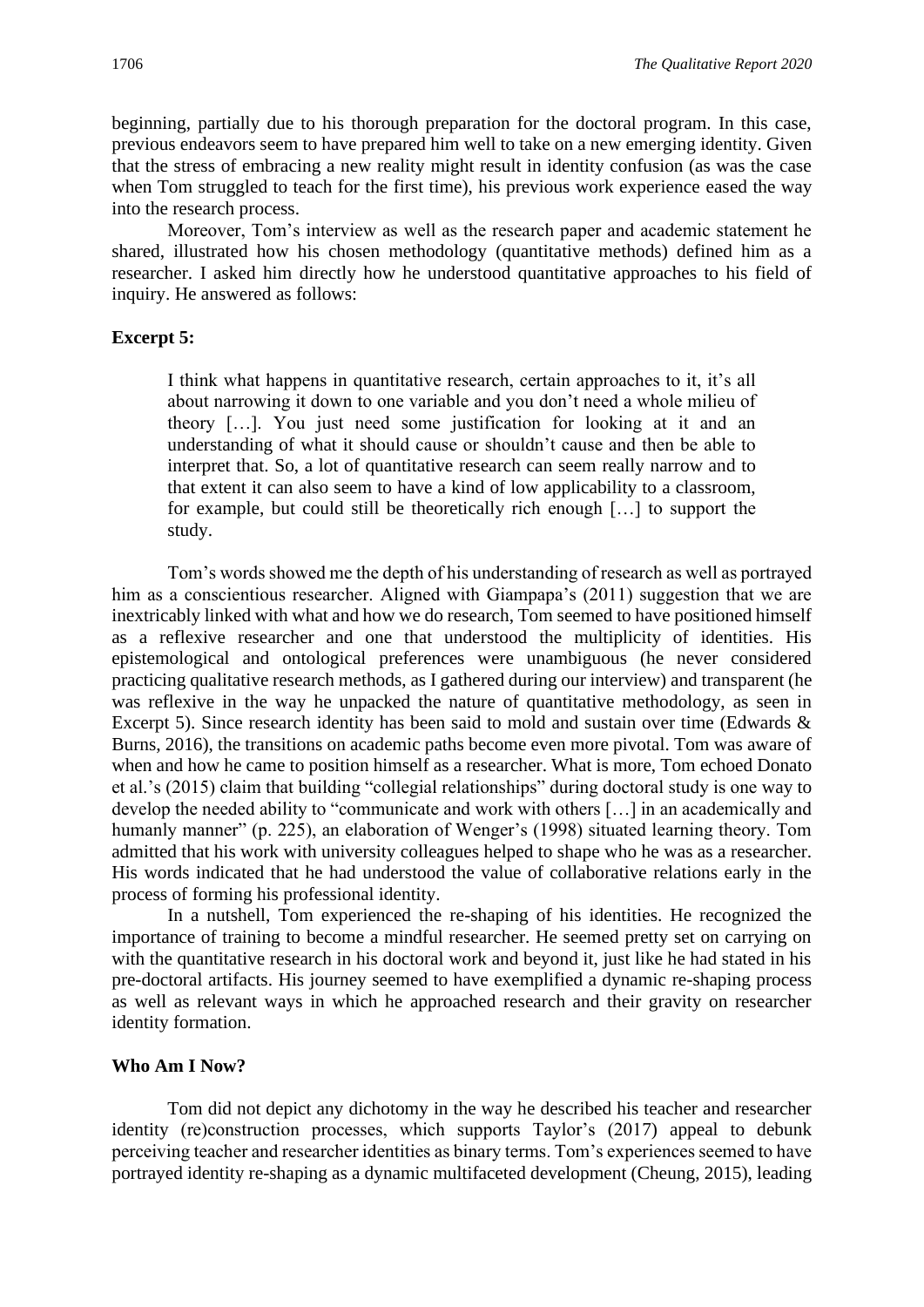to a formation of two whole entities rather than one fragmented (Xu, 2014) or hybridized identity. Tom moved between teacher and researcher identities in fluid ways, which were not free of obstacles, nonetheless.

By the way of illustration, Tom's self-image (or self-perception) as a researcher was constantly reinforced by his own comparisons. Throughout our interview, he mentioned multiple times teaching a language not being "rocket science" or "nuclear physics." By saying that, he contrasted it with research, which he perceived as "rigorous" and "challenging on a practical level." In terms of teacher and researcher identities interaction, it became clear to me that he put more emphasis and efforts into becoming a good researcher than he did into being a good teacher. He even indicated that, at the point of this study, he saw himself exclusively as a researcher. When asked what kind of career he might be looking for after graduation, he decisively said: "[…] research will be a major driver." His fixed choice for the future had already been reflected in his academic statement, where he wrote: "Upon obtaining a PhD, I anticipate immediately pursuing one of two paths: working as a full-time language testing professional […], or becoming an academic in Second Language Studies, Applied Linguistics, and/or TESL program." These words appear to be indicative of the fact that his researcher identity engulfed his teacher identity. Even more so, it seemed to have been a thought-through and meticulously planned process.

Even though Tom's doctoral training appeared to have been shaping his professional identities in multiple ways (Donato et al., 2015), he did not forgo teaching entirely. He remained aware of the fact that he might have to draw on his obtained teaching experiences in designing his future research, as he said himself. He indicated that keeping up with teaching innovations will likely have been a part of his research practices, thus he did not want to lose touch with what seemed important for the classroom. By reassessing his relationship to teaching, Tom exposed himself to the identity of a researcher (Jurasaite-Harbison & Rex, 2005). Tom's transition appeared to have happened at the boundary of teaching and researching (Donato et al., 2015) and brought about a major change in his life. He perceived it as a positive, and in a way inevitable, shift, one that made both identities (of a teacher and researcher) attainable to explore new ways of existing in academia, while making room for more professional identities yet to come.

To recap, Tom seemed to have imagined his future alignments by identifying and clearly stating his career goals. This links with Trent's (2015) concept of imagining one's identity in the future through imagining their positioning at present. Tom had to negotiate his new roles as a researcher and through doing so discovered new dimensions to teaching. Not only did he reflect on his professional intentions and values but also realized that experiencing professional identity shifts might determine such intentions for him.

#### **Discussion**

In sum, I use Tom's pathway in this instrumental case study to trace his journey from teaching to conducting research and thereupon shed new light on issues of professional identity (re)formation in the fields of applied linguistics and SLA. My hope is that by discussing Tom's trajectory, I was able to gain a deeper insight into how professional identities of "teacher" and "researcher" could be shaped, modified and enacted across contextual boundaries.

With regard to Tom learning how to teach through actually doing it, responsible practice helped him grow. Girod and Pardales (2002) classify this approach to teaching as a "reflective practitioner." When one of the participants in their study realized he could also produce knowledge for his students instead of merely sharing if from the textbook in a dry manner, it was a breakthrough moment for his perceptions of teaching. In turn, that moment entirely revolutionized his teaching. Equally, Tom's realization of holding responsibility for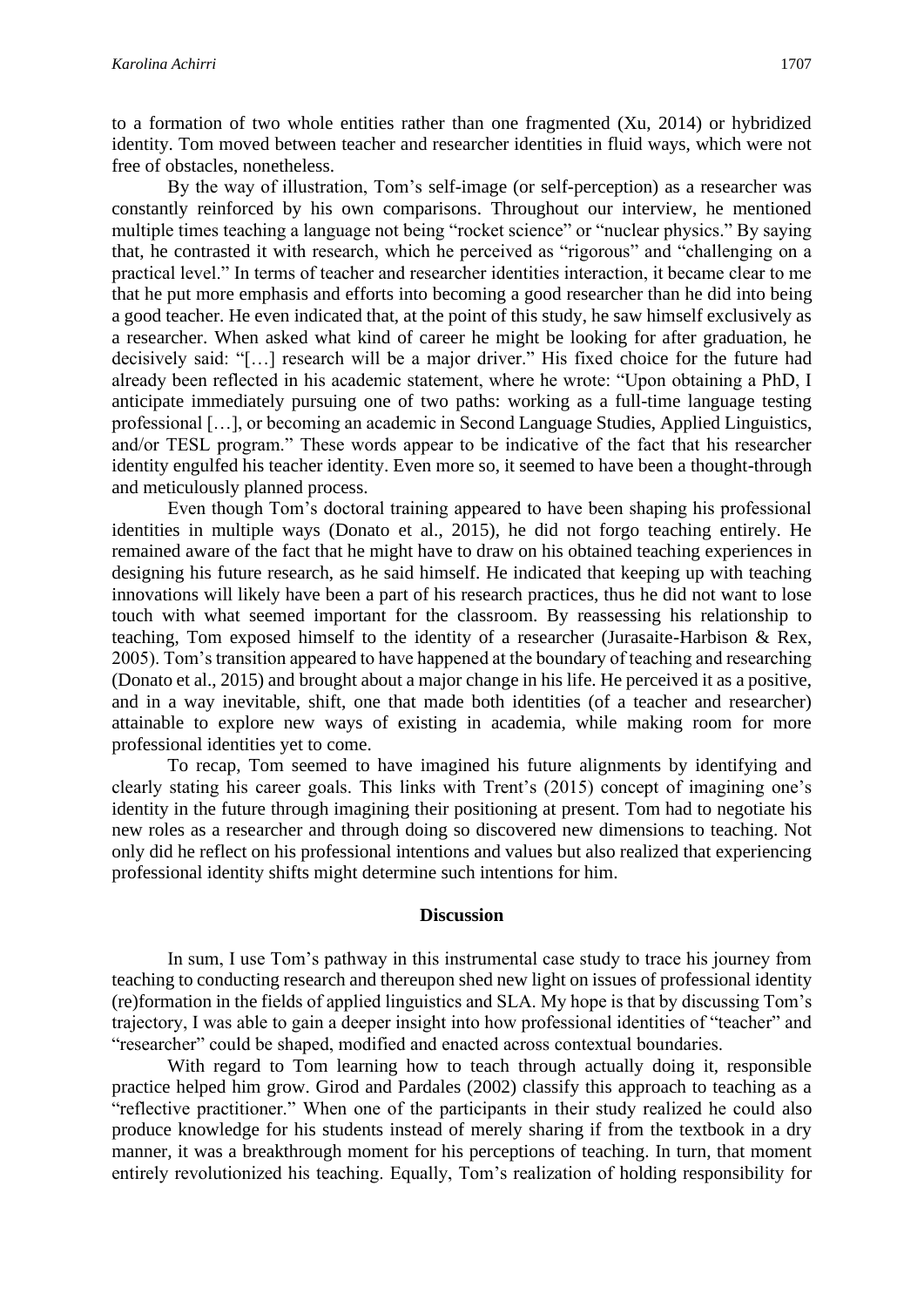his students' learning (as indicated during the interview) helped him locate more problems in his own pedagogy and made him realize he owed it to his students to be more cognizant of his teaching techniques.

Additionally, considering my finding of Tom's identity dynamic evolution hinging on context, Wu et al. (2011) observed a "teaching by learning" phenomenon in their study focusing on teaching Chinese. Their participants did not have much experience, nor did they see themselves as knowledgeable, just like Tom. Instead, they co-constructed their craft through interactions with students and more experienced colleagues. Tom also mentioned to me having closely observed his more experienced colleagues, especially in the U.S. He drew on their practices to establish his own, which in turn helped him re-invent himself as a teacher. This corresponds with Donato et al.'s (2015) idea of identity always moving across major life boundaries. Tom saw that in order to move forward professionally, he needed to "give in to change," as expressed in the interview. He decided to accept it and that was the transition moment from which his identity re-construction began. His wanderings through life boundaries made him a more conscious teacher and led him to critical self-discoveries.

Also, when it comes to Tom "being thrown into it," Duff and Uchida (1997) frame the phenomenon of "becoming someone" as challenging one's own sociocultural conceptions and identities. In Tom's case, his move to East Asia affected his identity transformation over space and time. In fact, also Trent (2015) draws our attention to the process of constructing teacher's identity in a foreign country. His study points out that identity in such circumstances, i.e., the unknown, always forms through negotiation of meaning within a given social configuration. That seems to have been Tom's approach, precisely. He claimed, in our interview and the follow-up emails, to have stayed open to learning about the context he was in and saw this openness as a necessity, as he endeavored to enlighten himself on what teaching was all about.

Tom's trajectory depicted dynamism and change as its main features. The identities that he brought into his teaching were at conflict with those that emerged from it (Cheung, 2015; Edwards & Burns, 2016). Different school settings invited Tom to rethink his approach and who he was as a young professional. As predicted by Wenger's (1998) notion of legitimate peripheral participation, Tom was bound to struggle without a well-rounded teaching preparation. This is problematic because professional training is assumed to occur before one's work begins. Research shows that different teaching contexts assume particular roles for teachers, which at times might clash with their picture of self. As Pennington and Richards (2016) rightfully observed, teaching in a new country or a new type of a course "always requires adjustments and offers opportunities for identity negotiation in response to context" (p. 9). Also, Clarke's (2008) conclusions similarly indicate that the process of learning to teach should entail developing teacher identity rather than merely acquiring a set of skills and techniques. That way such process would indicate both formation and transformation of an individual.

Finally, I turn to who Tom seems to be right now (or at the time of my data collection), in terms of professional identity construction. Tom's example contradicts the experiences of participants in Xu (2014), who struggled to maintain enough motivation and caved under institutional pressure. As a result, they were not able to perceive research as a valid professional activity. Tom succeeded at creating a positive image of himself as a researcher (according to his artifacts), and therefore might have appeared as a good researcher. He was clear in his plans and worked hard to accomplish his goals. Thus, his self-image as a researcher at the time of this study was constructed firmly and seemed well-established.

To recapitulate, in this study I interviewed one teacher (Tom) who also practiced research. The goal of this instrumental case study was to explore ways in which the participant (re)constructed his professional identities. I approached this goal from a perspective of a point of transition (shift) that happened in his life. In doing so, I focused on his identities first as a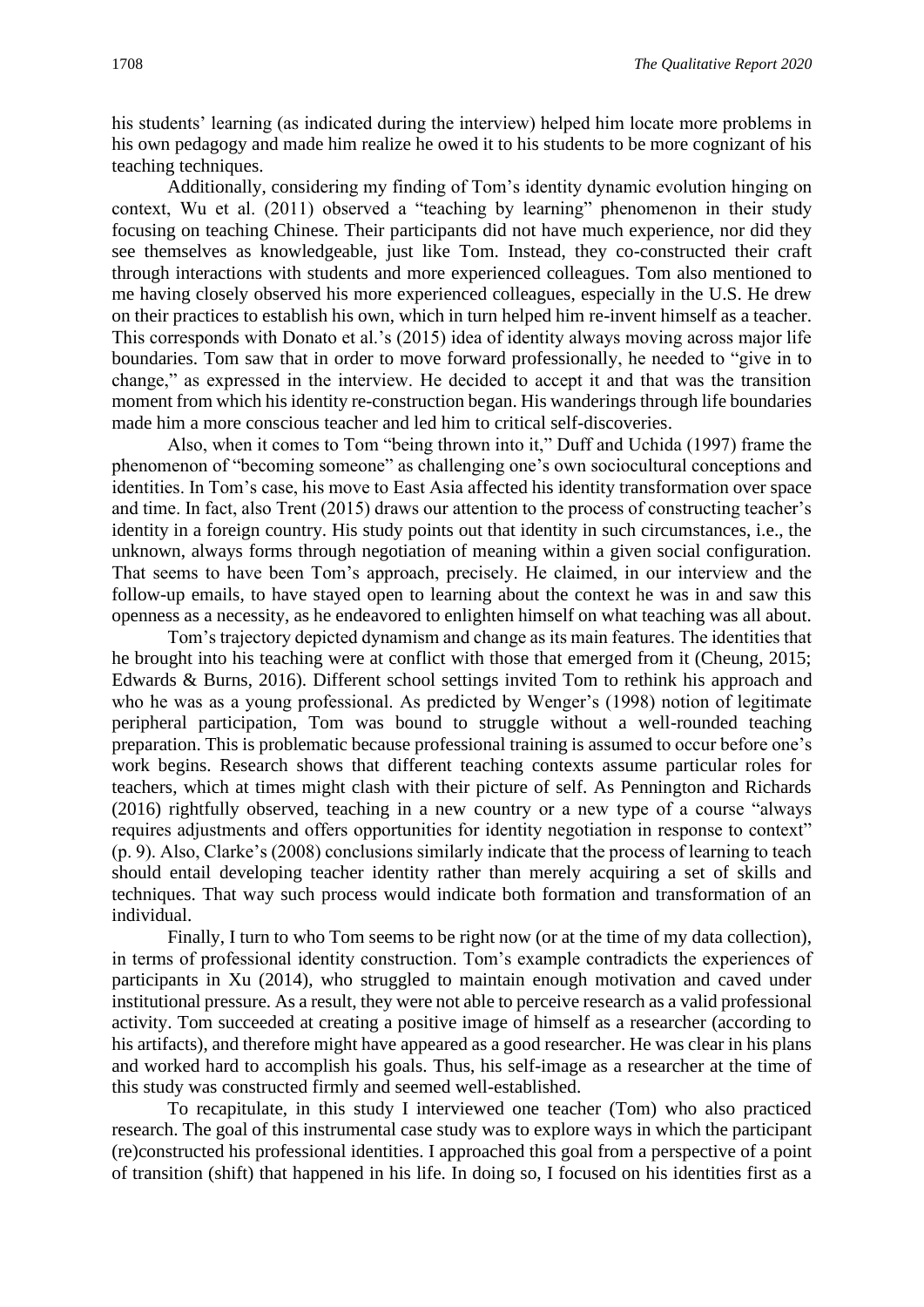teacher and then a researcher at different times in his career. In addition to contributing to the body of identity research, my study problematizes the phenomenon of identity (re)construction in heterogenous contexts and spaces.

The participant seemed to have realized that a single identity cannot suffice if one considers himself a thoughtful and enlightened individual. Identities also prove to be situated in a given context and therefore re-shaped through that context. One's environment has the potential to affect the way an individual perceives himself, too. Tom's trajectory changed from random approaches to his professional life (Donato et al., 2015) to more specific and solidified goals for his future career.

In addition, through this study's findings, I was trying to bring into focus certain characteristics of identity (re)construction, to wit, the fact that we should always look at identity as a multifaceted concept and that hybridized versions of both identities (teacher and researcher) are not always synchronous. My participant displayed clear transitions from one identity to another, with a fair share of obstacles that in turn became what strengthened his selfimage. Still, the process of building one's identity seems to be shaped by foundational forces (personal, institutional, social), one's own changing perceptions and thus growth, motivation to learn new ropes and finally ontological and epistemological stances. That being said, the two identities investigated in this study informed and shaped one another not without tension between what was and what is. The most visible struggle was evident in Tom's learning to teach. These struggles, however, did not hinder Tom's fluid re-shaping of his professional identities.

#### **Implications**

Considering my findings, taking into consideration specific contexts through reflection, likely enlightens how pedagogy and identity intersect (Pennington & Richards, 2016) and how change is affected. In a similar vein, my discoveries inform language learning theory by perceiving scholarly identity as multiple and fluid, instead of set and unchangeable, highlighting the pluralistic nature of identity. Tom's experiences illustrate the power of transition (change), be it on a personal or professional stratum, and how such transition may enrich one's identity shaping mechanism. This, however, would only be possible with flexibility to re-shape and re-negotiate becoming identities and to make room for new ones. What's more, my findings also assist in dismantling the conviction that teaching and research cannot co-exist. Tom's identity (re)construction proves such a dichotomous view simply wrong, by showing the complex nature of identities. The personal and professional tensions at the crossroads of Tom's career confirmed that teachers are capable of doing research as much as researchers of teaching. Further, the sociocultural perspective, which I use with in this study, recognizes the importance of social interaction in identity construction (Taylor, 2017). The fact that one starts teaching does not automatically imply their teacher identity will emerge and same goes for research. As Tom's experiences have shown, both identities can be formulated in one person, but not at the same time and in the same way.

#### **Limitations**

The fact that I am an insider might have also limited this study trustworthiness. Novice researchers are generally discouraged from conducting research in their own backyard. I have worked at the same university and shared graduate experiences with the participant, which might have complicated my data analysis process. For instance, when conducting the interview, I had to constantly remind myself that my focus was on the Tom's experiences with identity re-shaping and not my own, no matter how similar or dissimilar they might have been. Also, I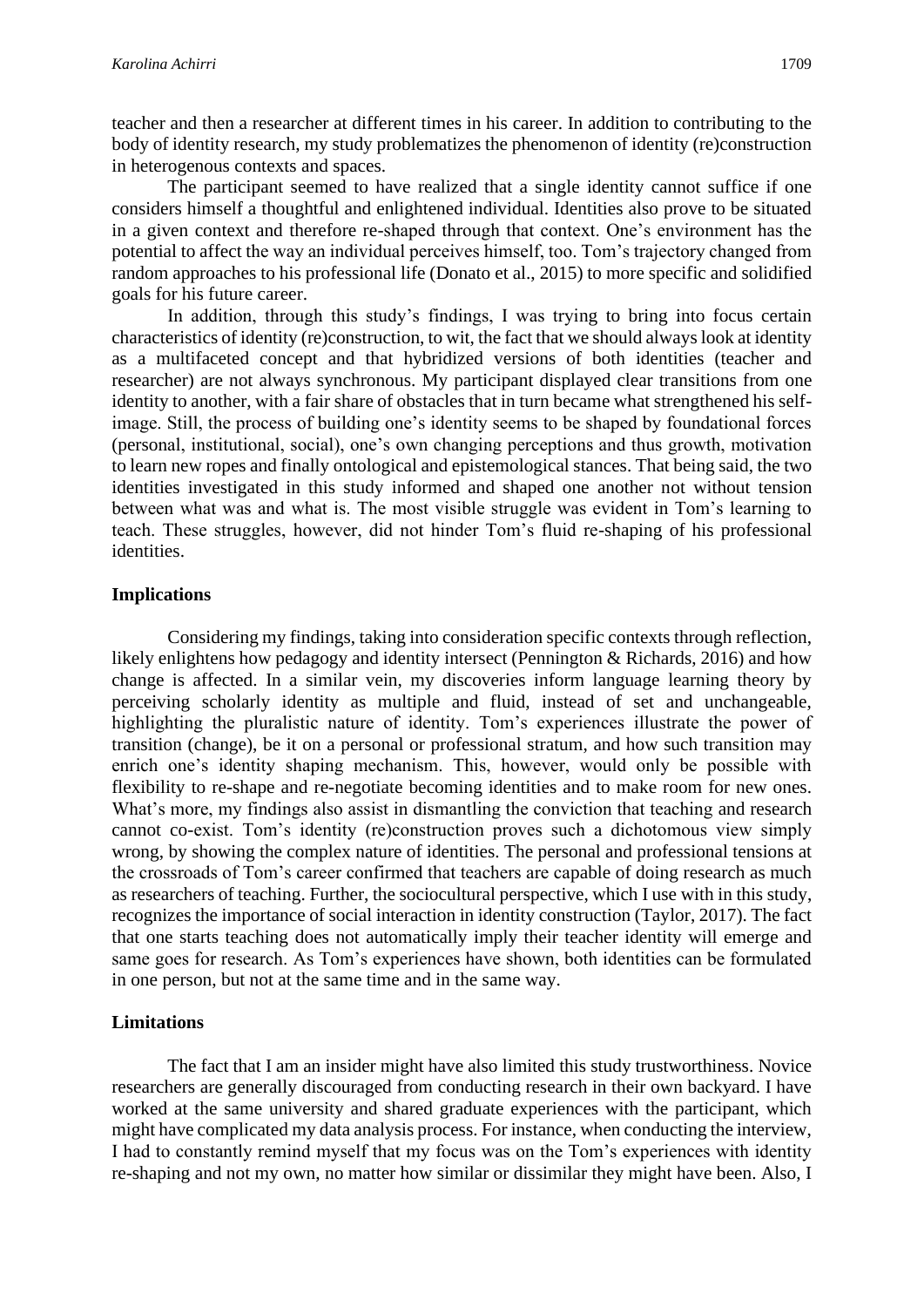recognize that my decision to not follow up with the participant in a second interview might be seen as this case study's limitation. Time constraints and availability, however, prevented me from conducting a second interview. A follow-up interview could potentially further enlighten common perceptions of multiple professional identities. Stake (1995) claims that multiple data sources, however, make a study credible and transferable. Thus, using the interview and artifacts I was able to establish credibility of this instrumental case study.

#### **Next Steps**

All in all, based on my participant's stories, I claim that future research in this area should continue to investigate new ways of (re)constructing professional identities. Ideally, this should be done with a longitudinal approach in order to identify long-term impacts of identity (re)construction. On an institutional level, it may be helpful for faculty members who mentor graduate students to be trained with a focus on identity theories or to take an active interest in professional identity literature. I agree with Xu (2014) that research teams of students and faculty members should be made regular working mechanisms to facilitate the diversity novice researchers bring.

#### **References**

- Cheung, Y. L. (2015). Teacher identity in ELT/TESOL: A research review. In Y. L. Cheung, S. B. Said, & K. Park (Eds.), *Advances and current trends in language teacher identity research* (pp. 175-185). New York, NY: Routledge.
- Clarke, M. (2008). *Language teacher identities: Co-constructing discourse and community*. Clevedon, UK: Multilingual Matters.
- Donato, R., Tucker, G. R., and Hendry, H. (2015). Developing professional identities in applied linguistics: From doctoral study to professional practice. In Y. L. Cheung, S. B. Said, & K. Park (Eds.), *Advances and current trends in language teacher identity research* (pp. 217-234). New York, NY: Routledge.
- Duff, P. A. (2014). Case study research on language learning and use*. Annual Review of Applied Linguistics, 34,* 1-23.<https://doi.org/10.1017/s0267190514000051>
- Duff, P. A., & Uchida, Y. (1997). The negotiation of teachers' sociocultural identities and practices in postsecondary EFL classrooms. *TESOL Quarterly, 31*(3), 451-486. <https://doi.org/10.2307/3587834>
- Edwards, E., & Burns, A. (2016). Language teacher-researcher identity negotiation: An ecological perspective. *TESOL Quarterly, 50*(3), 735-745. <https://doi.org/10.1002/tesq.313>
- Friedman, D. A. (2012). How to collect and analyze qualitative data. In A. Mackey & S. M. Gass (Eds.), *Research methods in second language acquisition: A practical guide* (pp. 180-200). Oxford, UK: Blackwell Publishing Ltd.
- Giampapa, F. (2011). The politics of "being and becoming" a researcher: Identity, power, and negotiating the field. *Journal of Language, Identity, and Education, 10*(3), 132-144. <https://doi.org/10.1080/15348458.2011.585304>
- Giampapa, F. (2016). The politics of researcher identities: Opportunities and challenges in identities research. In S. Preece (Ed.), *The Routledge handbook of language and identity* (pp. 289-303). Abingdon, UK: Routledge.
- Girod, M., & Pardales, M. (2001). *"Who am I becoming?" Identity development in becoming a teacher-researcher.* Paper presented at the Annual Meeting of the American Educational Research Association, Seattle, WA, April 10-14, 2001. <https://doi.org/10.3102/0013189x029008032>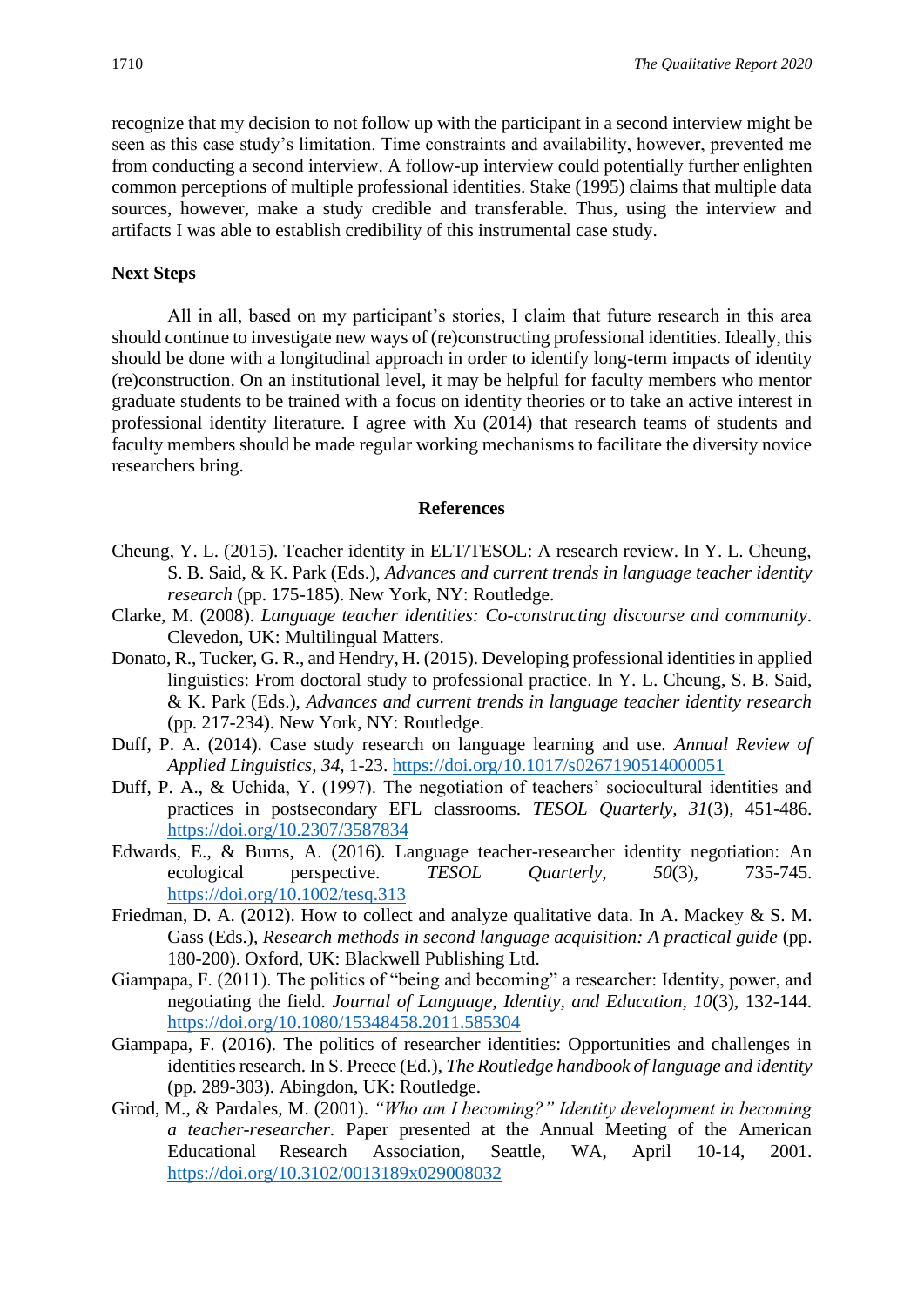- Jurasaite-Harbison, E., & Rex, L. A. (2005). Taking on a researcher's identity: teacher learning in and through research participation. *Linguistics and Education, 16*, 425-454. <https://doi.org/10.1016/j.linged.2006.05.004>
- Pennington, M. C., & Richards, J. C. (2016). Teacher identity in language teaching: Integrating personal, contextual, and professional factors. *RELC Journal, 47*(1), 5-23. <https://doi.org/10.1177/0033688216631219>
- Saldaña, J. (2016). *The coding manual for qualitative researchers.* Thousand Oaks, CA: Sage Publications.
- Stake, R. E. (1995). *The art of case study research.* Thousand Oaks, CA: Sage Publications.
- Stake, R. E. (2005). Qualitative case studies. In N. Denzin & Y. Lincoln (Eds.), *The Sage*  handbook of qualitative research (3<sup>rd</sup> ed., pp. 443-466). Thousand Oaks, CA: Sage Publications.
- Taylor, L. A. (2017). How teachers become teacher researchers: Narrative as a tool for teacher identity construction. *Teaching & Teacher Education, 61*, 16-25. <https://doi.org/10.1016/j.tate.2016.09.008>
- Trent, J. (2015). Towards a multifaceted, multidimensional framework for understanding teacher identity. In Y. L. Cheung, S. B. Said, & K. Park (Eds.), *Advances and current trends in language teacher identity research* (pp. 44-58). New York, NY: Routledge.
- Wenger, E. (1998). *Communities of practice: Learning, meaning, and identity*. Cambridge, UK: Cambridge University Press.
- Wu, H. P., Palmer, D. K., & Field, S. L. (2011). Understanding teachers' professional identity and beliefs in the Chinese heritage language school in the USA. *Language, Culture, and Curriculum, 24*(1), 47-60.<https://doi.org/10.1080/07908318.2010.545413>
- Xu, Y. (2014). Becoming researchers: A narrative study of Chinese university EFL teachers' research practice and their professional identity construction. *Language Teaching Research, 18*(2), 242-259.<https://doi.org/10.1177/1362168813505943>

#### **Appendix**

#### **Interview Questions**

- 1. Describe your typical day.
- 2. How did you become a teacher?
- 3. What is your previous teaching experience?
- 4. What inspired your professional change? To pursue a PhD?
- 5. How would you describe your beliefs about teaching before coming to the program? What has changed?
- 6. How would you reflect on your teaching experiences?
- 7. What uncomfortable situations did you encounter in teaching? How did you resolve them?
- 8. When and how did you start doing research? Why?
- 9. How do you see a relationship between teaching and researching?
- 10. Are there any critical incidents/people that influenced your research practice?
- 11. What made you persist with doing research?
- 12. What are the attitudes of people around you towards your research practice?
- 13. What challenges did you meet in research?
- 14. Do you see yourself as a teacher or a researcher?
- 15. What are your future career plans?